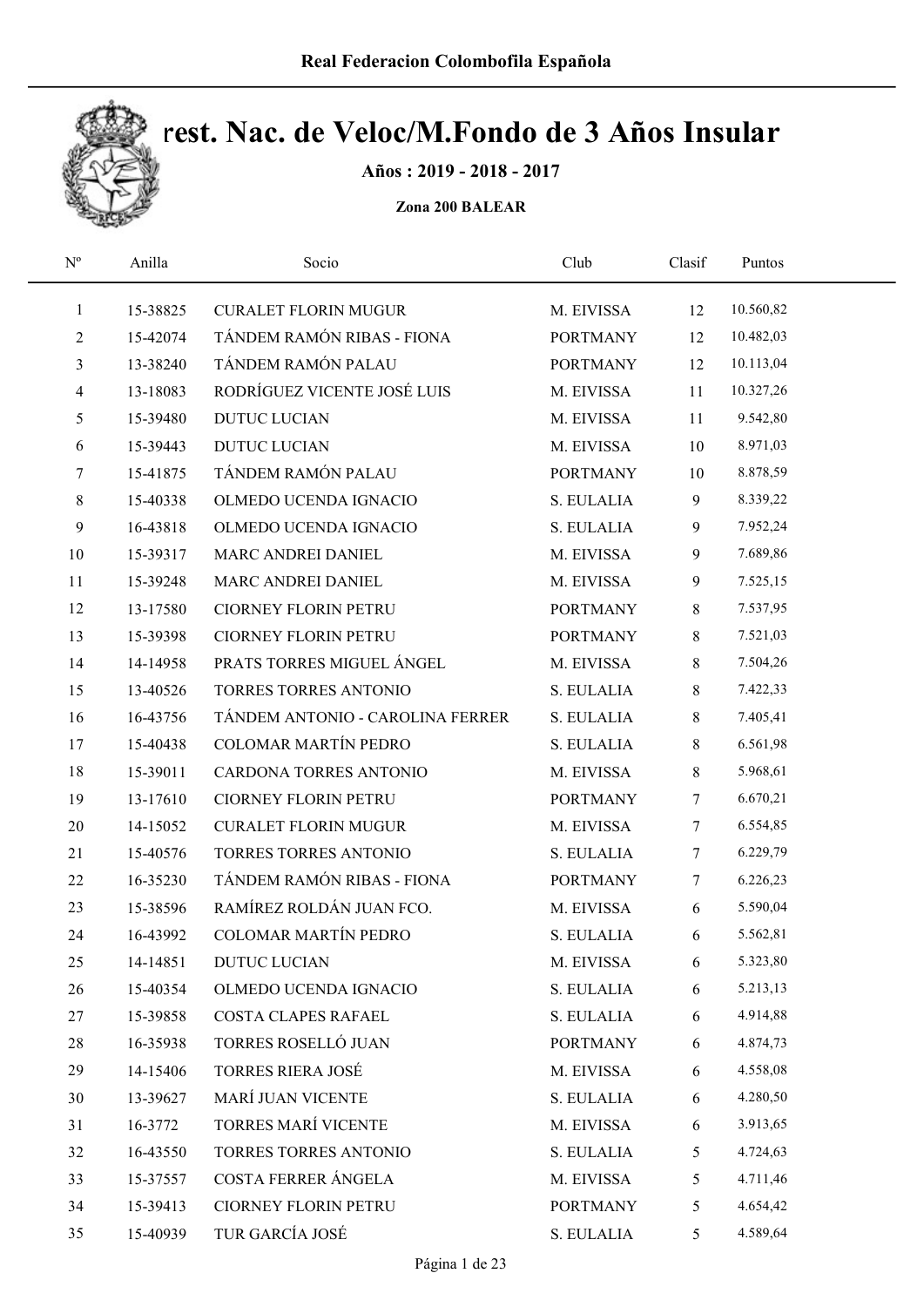

Años : 2019 - 2018 - 2017

| $\mathbf{N}^{\text{o}}$ | Anilla    | Socio                            | Club            | Clasif         | Puntos   |  |
|-------------------------|-----------|----------------------------------|-----------------|----------------|----------|--|
| 36                      | 14-15993  | <b>CUCU FLORIAN</b>              | M. EIVISSA      | 5              | 4.521,80 |  |
| 37                      | 14-16657  | TORRES ROSELLÓ JUAN              | <b>PORTMANY</b> | 5              | 4.484,30 |  |
| 38                      | 16-14165  | RODRÍGUEZ VICENTE JOSÉ LUIS      | M. EIVISSA      | 5              | 4.378,26 |  |
| 39                      | 15-37708  | <b>ESCANDELL TORRES JUAN</b>     | M. EIVISSA      | 5              | 4.318,87 |  |
| 40                      | 16-14698  | CARDONA TORRES ANTONIO           | M. EIVISSA      | 5              | 4.138,94 |  |
| 41                      | 16-14511  | <b>TORRES RIERA JOSÉ</b>         | M. EIVISSA      | 5              | 4.136,83 |  |
| 42                      | 12-53191  | <b>TORRES RIERA JOSÉ</b>         | M. EIVISSA      | 5              | 4.131,70 |  |
| 43                      | 15-43406  | TORRES ROSELLÓ JUAN              | <b>PORTMANY</b> | 5              | 4.036,26 |  |
| 44                      | 16-35781  | PRATS FERRER JUAN                | <b>PORTMANY</b> | 5              | 4.035,10 |  |
| 45                      | 16-265228 | <b>CIORNEY FLORIN PETRU</b>      | <b>PORTMANY</b> | 5              | 3.983,39 |  |
| 46                      | 15-38386  | RODRÍGUEZ VICENTE JOSÉ LUIS      | M. EIVISSA      | 5              | 3.977,05 |  |
| 47                      | 15-38562  | RAMÍREZ ROLDÁN JUAN FCO.         | M. EIVISSA      | 5              | 3.927,56 |  |
| 48                      | 16-42806  | <b>MARÍ JUAN VICENTE</b>         | S. EULALIA      | 5              | 3.902,12 |  |
| 49                      | 16-3794   | CARDONA TORRES ANTONIO           | M. EIVISSA      | 5              | 3.841,21 |  |
| 50                      | 16-15414  | <b>CURALET FLORIN MUGUR</b>      | M. EIVISSA      | 5              | 3.622,71 |  |
| 51                      | 14-16691  | TORRES ROSELLÓ JUAN              | <b>PORTMANY</b> | 5              | 1.695,11 |  |
| 52                      | 12-54666  | CATALIN TOADER SOANCA            | M. EIVISSA      | $\overline{4}$ | 3.954,10 |  |
| 53                      | 16-43520  | TORRES TORRES ANTONIO            | S. EULALIA      | $\overline{4}$ | 3.941,47 |  |
| 54                      | 17-4552   | MARC ANDREI DANIEL               | M. EIVISSA      | $\overline{4}$ | 3.923,66 |  |
| 55                      | 16-43570  | TORRES TORRES ANTONIO            | S. EULALIA      | $\overline{4}$ | 3.917,18 |  |
| 56                      | 17-3947   | PRATS TORRES MIGUEL ÁNGEL        | M. EIVISSA      | $\overline{4}$ | 3.914,26 |  |
| 57                      | 15-41937  | TÁNDEM RAMÓN PALAU               | <b>PORTMANY</b> | $\overline{4}$ | 3.908,83 |  |
| 58                      | 17-4542   | MARC ANDREI DANIEL               | M. EIVISSA      | $\overline{4}$ | 3.886,33 |  |
| 59                      | 14-14898  | <b>DUTUC LUCIAN</b>              | M. EIVISSA      | $\overline{4}$ | 3.869,75 |  |
| 60                      | 14-19556  | TORRES TORRES ANTONIO            | S. EULALIA      | 4              | 3.858,66 |  |
| 61                      | 14-18593  | TÁNDEM ANTONIO - CAROLINA FERRER | S. EULALIA      | 4              | 3.840,74 |  |
| 62                      | 17-26058  | COLOMAR MARTÍN PEDRO             | S. EULALIA      | 4              | 3.834,83 |  |
| 63                      | 17-4539   | MARC ANDREI DANIEL               | M. EIVISSA      | 4              | 3.831,41 |  |
| 64                      | 15-40734  | TÁNDEM ANTONIO - CAROLINA FERRER | S. EULALIA      | $\overline{4}$ | 3.814,16 |  |
| 65                      | 13-39091  | TÁNDEM RAMÓN RIBAS - FIONA       | <b>PORTMANY</b> | 4              | 3.812,79 |  |
| 66                      | 16-14507  | <b>TORRES RIERA JOSÉ</b>         | M. EIVISSA      | $\overline{4}$ | 3.803,83 |  |
| 67                      | 14-16623  | PRATS FERRER JUAN                | <b>PORTMANY</b> | 4              | 3.796,02 |  |
| 68                      | 14-15357  | COSTA ESCANDELL ANTONIO          | M. EIVISSA      | 4              | 3.789,89 |  |
| 69                      | 15-37787  | COSTA ESCANDELL ANTONIO          | M. EIVISSA      | 4              | 3.784,81 |  |
| 70                      | 15-38292  | CATALIN TOADER SOANCA            | M. EIVISSA      | $\overline{4}$ | 3.783,66 |  |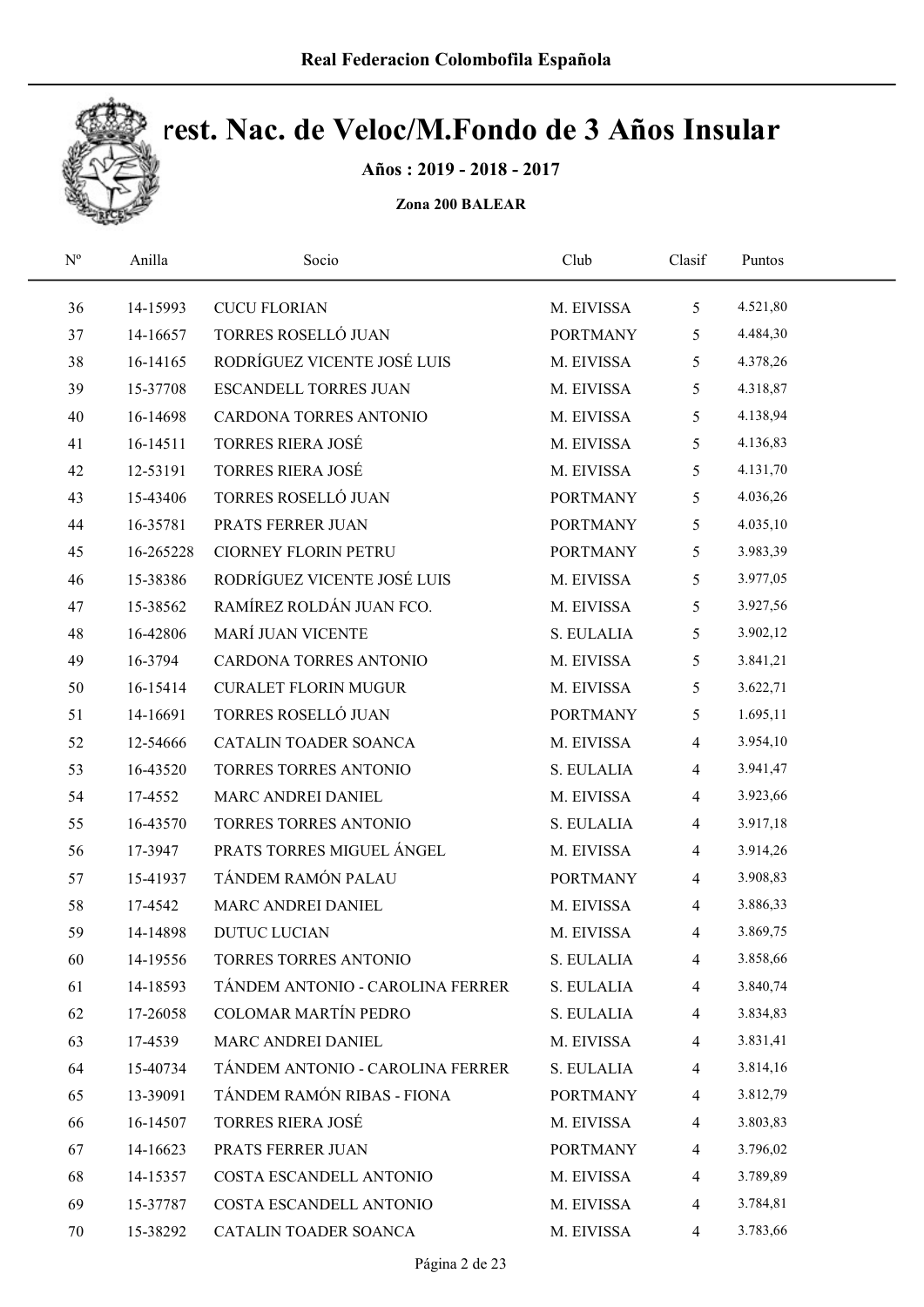

Años : 2019 - 2018 - 2017

| $\mathbf{N}^{\mathrm{o}}$ | Anilla   | Socio                            | Club            | Clasif         | Puntos   |  |
|---------------------------|----------|----------------------------------|-----------------|----------------|----------|--|
| 71                        | 16-36551 | HARRACHI MUSTAFA                 | <b>PORTMANY</b> | $\overline{4}$ | 3.773,44 |  |
| 72                        | 14-14935 | PRATS TORRES MIGUEL ANGEL        | M. EIVISSA      | 4              | 3.769,56 |  |
| 73                        | 16-14589 | <b>TORRES RIERA JOSÉ</b>         | M. EIVISSA      | $\overline{4}$ | 3.764,82 |  |
| 74                        | 15-38317 | RODRÍGUEZ VICENTE JOSÉ LUIS      | M. EIVISSA      | $\overline{4}$ | 3.763,41 |  |
| 75                        | 15-37821 | COSTA ESCANDELL ANTONIO          | M. EIVISSA      | $\overline{4}$ | 3.761,91 |  |
| 76                        | 15-5092  | TORRES TORRES ANTONIO            | S. EULALIA      | $\overline{4}$ | 3.747,97 |  |
| 77                        | 13-17230 | COSTA ESCANDELL ANTONIO          | M. EIVISSA      | $\overline{4}$ | 3.741,40 |  |
| 78                        | 12-47071 | TÁNDEM RAMÓN RIBAS - FIONA       | <b>PORTMANY</b> | $\overline{4}$ | 3.740,84 |  |
| 79                        | 17-4557  | MARC ANDREI DANIEL               | M. EIVISSA      | $\overline{4}$ | 3.738,92 |  |
| 80                        | 16-14109 | RODRÍGUEZ VICENTE JOSÉ LUIS      | M. EIVISSA      | $\overline{4}$ | 3.738,60 |  |
| 81                        | 14-15553 | <b>TORRES RIERA JOSÉ</b>         | M. EIVISSA      | $\overline{4}$ | 3.732,56 |  |
| 82                        | 17-4004  | <b>DUTUC LUCIAN</b>              | M. EIVISSA      | 4              | 3.730,92 |  |
| 83                        | 14-15125 | PRATS TORRES MIGUEL ÁNGEL        | M. EIVISSA      | 4              | 3.727,01 |  |
| 84                        | 17-4494  | <b>TORRES GRIVE JUAN</b>         | M. EIVISSA      | $\overline{4}$ | 3.725,83 |  |
| 85                        | 14-15745 | CARDONA TORRES ANTONIO           | M. EIVISSA      | $\overline{4}$ | 3.721,27 |  |
| 86                        | 16-43726 | TÁNDEM ANTONIO - CAROLINA FERRER | S. EULALIA      | $\overline{4}$ | 3.719,14 |  |
| 87                        | 17-30197 | <b>CIORNEY FLORIN PETRU</b>      | <b>PORTMANY</b> | $\overline{4}$ | 3.717,99 |  |
| 88                        | 14-15421 | <b>TORRES RIERA JOSÉ</b>         | M. EIVISSA      | 4              | 3.717,89 |  |
| 89                        | 17-29441 | TÁNDEM RAMÓN PALAU               | <b>PORTMANY</b> | $\overline{4}$ | 3.715,73 |  |
| 90                        | 15-37926 | PRATS TORRES MIGUEL ÁNGEL        | M. EIVISSA      | $\overline{4}$ | 3.698,65 |  |
| 91                        | 14-18912 | <b>COLOMAR MARTÍN PEDRO</b>      | S. EULALIA      | $\overline{4}$ | 3.681,97 |  |
| 92                        | 16-36367 | ESCANDELL COSTA ANTONIO J.       | <b>PORTMANY</b> | $\overline{4}$ | 3.681,18 |  |
| 93                        | 17-3915  | PRATS TORRES MIGUEL ÁNGEL        | M. EIVISSA      | 4              | 3.677,69 |  |
| 94                        | 14-45761 | RAMÍREZ ROLDÁN JUAN FCO.         | M. EIVISSA      | 4              | 3.676,08 |  |
| 95                        | 15-38185 | CATALIN TOADER SOANCA            | M. EIVISSA      | 4              | 3.673,19 |  |
| 96                        | 17-6150  | <b>CURALET FLORIN MUGUR</b>      | M. EIVISSA      | 4              | 3.670,56 |  |
| 97                        | 16-15496 | <b>CURALET FLORIN MUGUR</b>      | M. EIVISSA      | 4              | 3.668,62 |  |
| 98                        | 12-47503 | PRATS FERRER JUAN                | <b>PORTMANY</b> | 4              | 3.663,69 |  |
| 99                        | 17-26027 | <b>COLOMAR MARTÍN PEDRO</b>      | S. EULALIA      | 4              | 3.655,16 |  |
| 100                       | 16-36336 | ESCANDELL COSTA ANTONIO J.       | <b>PORTMANY</b> | 4              | 3.652,93 |  |
| 101                       | 17-6181  | PRATS TORRES MIGUEL ÁNGEL        | M. EIVISSA      | 4              | 3.639,93 |  |
| 102                       | 12-47144 | TÁNDEM RAMÓN RIBAS - FIONA       | <b>PORTMANY</b> | 4              | 3.627,97 |  |
| 103                       |          | 16-6110340 MARC ANDREI DANIEL    | M. EIVISSA      | 4              | 3.622,68 |  |
| 104                       | 17-3824  | <b>TORRES GRIVE JUAN</b>         | M. EIVISSA      | 4              | 3.607,56 |  |
| 105                       | 16-43274 | TUR GARCÍA JOSÉ                  | S. EULALIA      | $\overline{4}$ | 3.606,87 |  |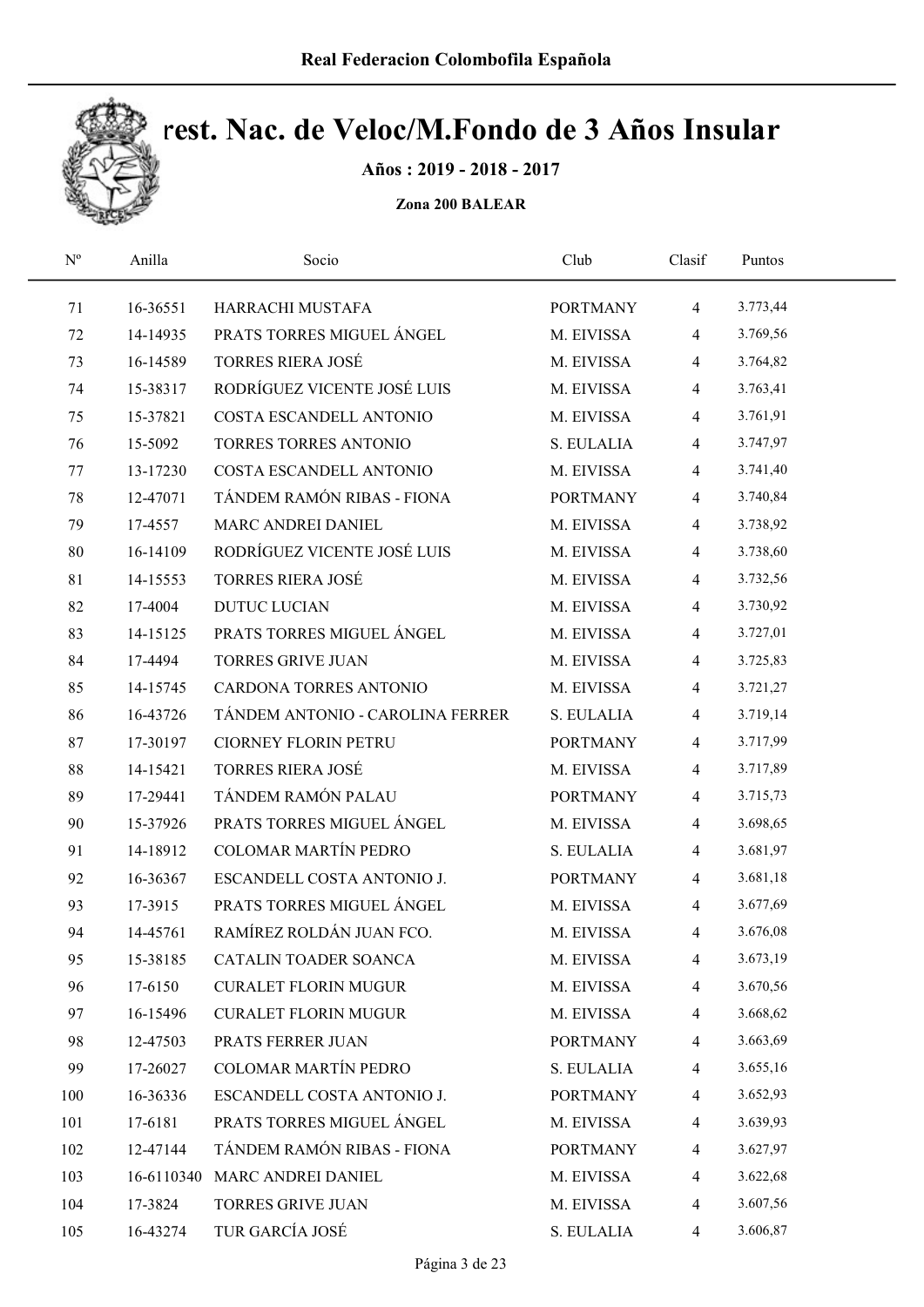

Años : 2019 - 2018 - 2017

| $\mathrm{N}^{\rm o}$ | Anilla   | Socio                            | Club            | Clasif         | Puntos   |  |
|----------------------|----------|----------------------------------|-----------------|----------------|----------|--|
| 106                  | 15-39049 | CARDONA TORRES ANTONIO           | M. EIVISSA      | $\overline{4}$ | 3.595,06 |  |
| 107                  | 17-3991  | PRATS TORRES MIGUEL ÁNGEL        | M. EIVISSA      | $\overline{4}$ | 3.592,71 |  |
| 108                  | 14-14891 | <b>DUTUC LUCIAN</b>              | M. EIVISSA      | $\overline{4}$ | 3.592,54 |  |
| 109                  | 14-18590 | TÁNDEM ANTONIO - CAROLINA FERRER | S. EULALIA      | $\overline{4}$ | 3.591,32 |  |
| 110                  | 14-18916 | COLOMAR MARTÍN PEDRO             | S. EULALIA      | $\overline{4}$ | 3.585,75 |  |
| 111                  | 14-17046 | TÁNDEM RAMÓN RIBAS - FIONA       | <b>PORTMANY</b> | $\overline{4}$ | 3.574,16 |  |
| 112                  | 15-41932 | TÁNDEM RAMÓN PALAU               | <b>PORTMANY</b> | $\overline{4}$ | 3.571,66 |  |
| 113                  | 16-42823 | MARÍ JUAN VICENTE                | S. EULALIA      | $\overline{4}$ | 3.520,86 |  |
| 114                  | 16-15398 | <b>CURALET FLORIN MUGUR</b>      | M. EIVISSA      | $\overline{4}$ | 3.516,73 |  |
| 115                  | 16-3764  | CARDONA TORRES ANTONIO           | M. EIVISSA      | $\overline{4}$ | 3.493,07 |  |
| 116                  | 17-29741 | PRATS FERRER JUAN                | <b>PORTMANY</b> | $\overline{4}$ | 3.491,70 |  |
| 117                  | 14-16747 | TORRES ROSELLÓ JUAN              | <b>PORTMANY</b> | $\overline{4}$ | 3.470,66 |  |
| 118                  | 13-39106 | TÁNDEM RAMÓN RIBAS - FIONA       | <b>PORTMANY</b> | $\overline{4}$ | 3.458,90 |  |
| 119                  | 17-4008  | <b>DUTUC LUCIAN</b>              | M. EIVISSA      | $\overline{4}$ | 3.457,03 |  |
| 120                  | 16-36532 | HARRACHI MUSTAFA                 | <b>PORTMANY</b> | $\overline{4}$ | 3.434,86 |  |
| 121                  | 14-18671 | TÁNDEM ANTONIO - CAROLINA FERRER | S. EULALIA      | $\overline{4}$ | 3.408,31 |  |
| 122                  | 16-15511 | <b>DUTUC LUCIAN</b>              | M. EIVISSA      | $\overline{4}$ | 3.404,96 |  |
| 123                  | 14-18779 | TUR GARCÍA JOSÉ                  | S. EULALIA      | $\overline{4}$ | 3.398,46 |  |
| 124                  | 16-14797 | <b>TORRES MARÍ VICENTE</b>       | M. EIVISSA      | $\overline{4}$ | 3.377,71 |  |
| 125                  | 17-24965 | MARÍ JUAN VICENTE                | S. EULALIA      | $\overline{4}$ | 3.367,62 |  |
| 126                  | 14-15362 | COSTA ESCANDELL ANTONIO          | M. EIVISSA      | $\overline{4}$ | 3.356,14 |  |
| 127                  | 14-47241 | <b>COLOMAR MARTÍN PEDRO</b>      | S. EULALIA      | $\overline{4}$ | 3.352,62 |  |
| 128                  | 16-36679 | HARRACHI MUSTAFA                 | <b>PORTMANY</b> | $\overline{4}$ | 3.311,44 |  |
| 129                  | 14-19346 | COSTA CLAPES RAFAEL              | S. EULALIA      | $\overline{4}$ | 3.245,20 |  |
| 130                  | 15-40681 | TÁNDEM ANTONIO - CAROLINA FERRER | S. EULALIA      | 4              | 3.224,91 |  |
| 131                  | 14-18642 | TÁNDEM ANTONIO - CAROLINA FERRER | S. EULALIA      | 4              | 3.144,07 |  |
| 132                  | 16-36813 | TÁNDEM CARDONA - PRATS           | <b>PORTMANY</b> | 4              | 3.143,73 |  |
| 133                  | 11-57263 | ESCANDELL COSTA ANTONIO J.       | <b>PORTMANY</b> | $\overline{4}$ | 3.043,54 |  |
| 134                  | 13-39632 | <b>MARÍ JUAN VICENTE</b>         | S. EULALIA      | $\overline{4}$ | 2.925,42 |  |
| 135                  | 17-4669  | TORRES MARÍ VICENTE              | M. EIVISSA      | 4              | 2.879,28 |  |
| 136                  | 17-29233 | TORRES ROSELLÓ JUAN              | <b>PORTMANY</b> | 4              | 2.859,06 |  |
| 137                  | 14-19624 | OLMEDO UCENDA IGNACIO            | S. EULALIA      | 4              | 2.623,13 |  |
| 138                  | 15-42324 | PÉREZ FUENTES FCO. JAVIER        | <b>PORTMANY</b> | 4              | 2.602,95 |  |
| 139                  | 15-43215 | TÁNDEM CARDONA - PRATS           | <b>PORTMANY</b> | 4              | 2.446,80 |  |
| 140                  | 14-18159 | PÉREZ FUENTES FCO. JAVIER        | <b>PORTMANY</b> | $\overline{4}$ | 2.433,12 |  |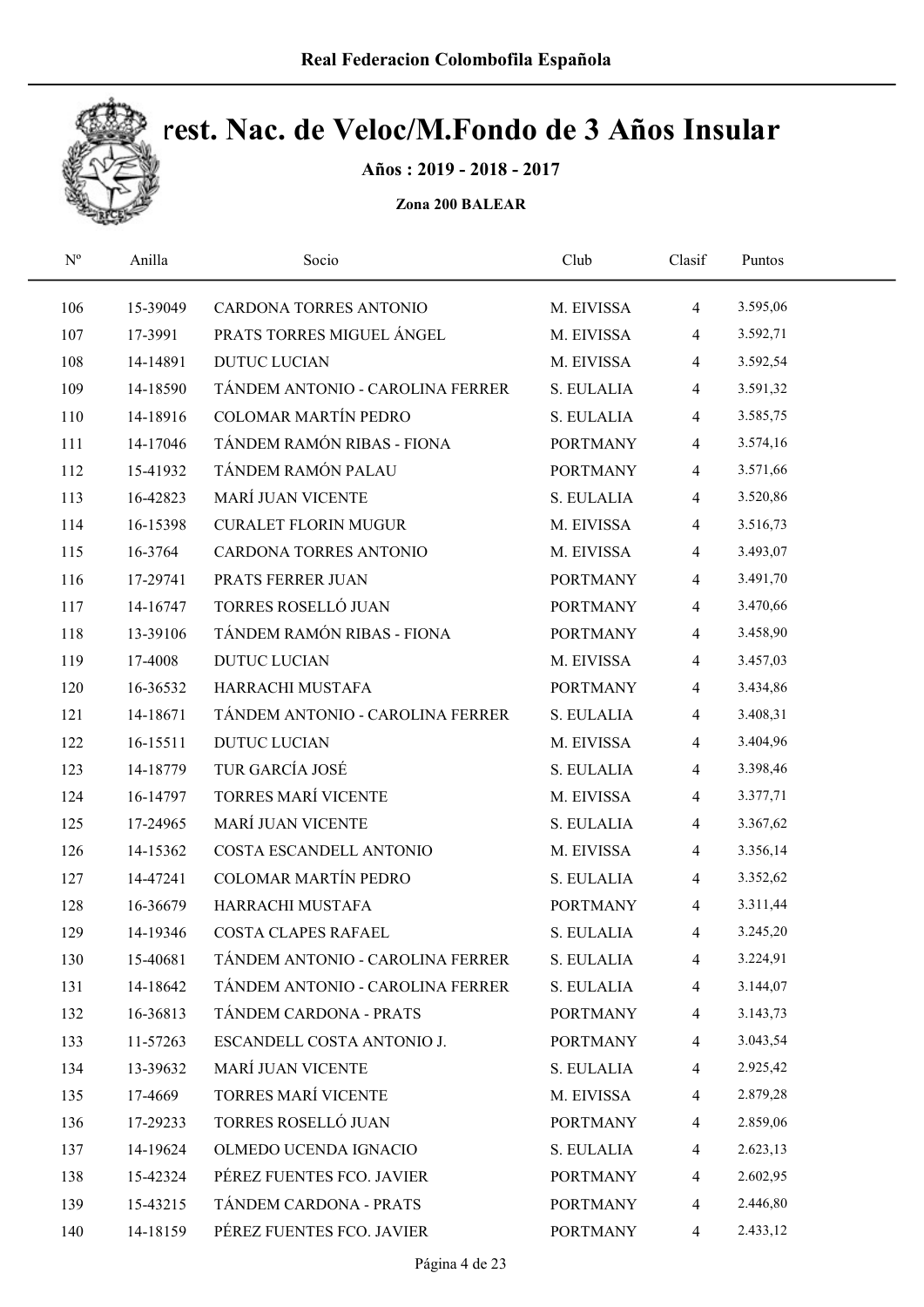

Años : 2019 - 2018 - 2017

| $N^{\rm o}$ | Anilla   | Socio                       | Club            | Clasif         | Puntos   |  |
|-------------|----------|-----------------------------|-----------------|----------------|----------|--|
| 141         | 16-35447 | TÁNDEM RAMÓN PALAU          | <b>PORTMANY</b> | $\mathfrak{Z}$ | 2.936,11 |  |
| 142         | 16-14141 | RODRÍGUEZ VICENTE JOSÉ LUIS | M. EIVISSA      | 3              | 2.912,26 |  |
| 143         | 15-38084 | VALERO TORRES GERMÁN        | M. EIVISSA      | 3              | 2.881,81 |  |
| 144         | 15-38770 | RAMÍREZ ROLDÁN JUAN FCO.    | M. EIVISSA      | $\overline{3}$ | 2.872,92 |  |
| 145         | 15-37936 | PRATS TORRES MIGUEL ÁNGEL   | M. EIVISSA      | 3              | 2.863,61 |  |
| 146         | 15-38249 | CATALIN TOADER SOANCA       | M. EIVISSA      | 3              | 2.852,56 |  |
| 147         | 17-25988 | <b>COLOMAR MARTÍN PEDRO</b> | S. EULALIA      | $\mathfrak{Z}$ | 2.850,52 |  |
| 148         | 15-37562 | COSTA FERRER ÁNGELA         | M. EIVISSA      | 3              | 2.850,52 |  |
| 149         | 15-38881 | <b>CURALET FLORIN MUGUR</b> | M. EIVISSA      | 3              | 2.843,28 |  |
| 150         | 12-60477 | <b>MARÍ JUAN VICENTE</b>    | S. EULALIA      | 3              | 2.842,35 |  |
| 151         | 12-54635 | CATALIN TOADER SOANCA       | M. EIVISSA      | 3              | 2.840,28 |  |
| 152         | 15-38313 | RODRÍGUEZ VICENTE JOSÉ LUIS | M. EIVISSA      | 3              | 2.835,14 |  |
| 153         | 17-29818 | PRATS FERRER JUAN           | <b>PORTMANY</b> | $\mathfrak{Z}$ | 2.833,84 |  |
| 154         | 15-37531 | COSTA FERRER ÁNGELA         | M. EIVISSA      | 3              | 2.830,31 |  |
| 155         | 16-43908 | <b>COLOMAR MARTÍN PEDRO</b> | S. EULALIA      | 3              | 2.829,75 |  |
| 156         | 16-15857 | VALERO TORRES GERMÁN        | M. EIVISSA      | $\mathfrak{Z}$ | 2.822,18 |  |
| 157         | 15-40877 | TUR GARCÍA JOSÉ             | S. EULALIA      | 3              | 2.822,00 |  |
| 158         | 15-40981 | TUR GARCÍA JOSÉ             | S. EULALIA      | 3              | 2.821,66 |  |
| 159         | 15-38833 | <b>CURALET FLORIN MUGUR</b> | M. EIVISSA      | $\overline{3}$ | 2.820,89 |  |
| 160         | 15-43343 | TORRES ROSELLÓ JUAN         | <b>PORTMANY</b> | 3              | 2.820,88 |  |
| 161         | 15-39395 | <b>CIORNEY FLORIN PETRU</b> | <b>PORTMANY</b> | 3              | 2.817,26 |  |
| 162         | 15-39213 | TORRES MARÍ VICENTE         | M. EIVISSA      | 3              | 2.811,23 |  |
| 163         | 14-16929 | TÁNDEM RAMÓN PALAU          | <b>PORTMANY</b> | 3              | 2.808,97 |  |
| 164         | 17-26003 | <b>COLOMAR MARTÍN PEDRO</b> | S. EULALIA      | 3              | 2.800,65 |  |
| 165         | 13-18101 | <b>TORRES RIERA JOSÉ</b>    | M. EIVISSA      | 3              | 2.799,58 |  |
| 166         | 16-14802 | TORRES MARÍ VICENTE         | M. EIVISSA      | 3              | 2.798,21 |  |
| 167         | 17-30125 | <b>CIORNEY FLORIN PETRU</b> | <b>PORTMANY</b> | 3              | 2.785,66 |  |
| 168         | $17-4$   | TORRES TORRES ANTONIO       | S. EULALIA      | 3              | 2.781,40 |  |
| 169         | 14-17351 | RIBAS RIBAS DANIEL          | <b>PORTMANY</b> | 3              | 2.780,15 |  |
| 170         | 16-13521 | <b>TORRES GRIVE JUAN</b>    | M. EIVISSA      | 3              | 2.779,29 |  |
| 171         | 14-17047 | TÁNDEM RAMÓN RIBAS - FIONA  | <b>PORTMANY</b> | 3              | 2.773,75 |  |
| 172         | 17-5454  | VALERO TORRES GERMÁN        | M. EIVISSA      | 3              | 2.772,85 |  |
| 173         | 16-35277 | PRATS FERRER JUAN           | <b>PORTMANY</b> | 3              | 2.772,77 |  |
| 174         | 17-25261 | TUR GARCÍA JOSÉ             | S. EULALIA      | 3              | 2.772,20 |  |
| 175         | 17-25381 | TUR GARCÍA JOSÉ             | S. EULALIA      | 3              | 2.770,33 |  |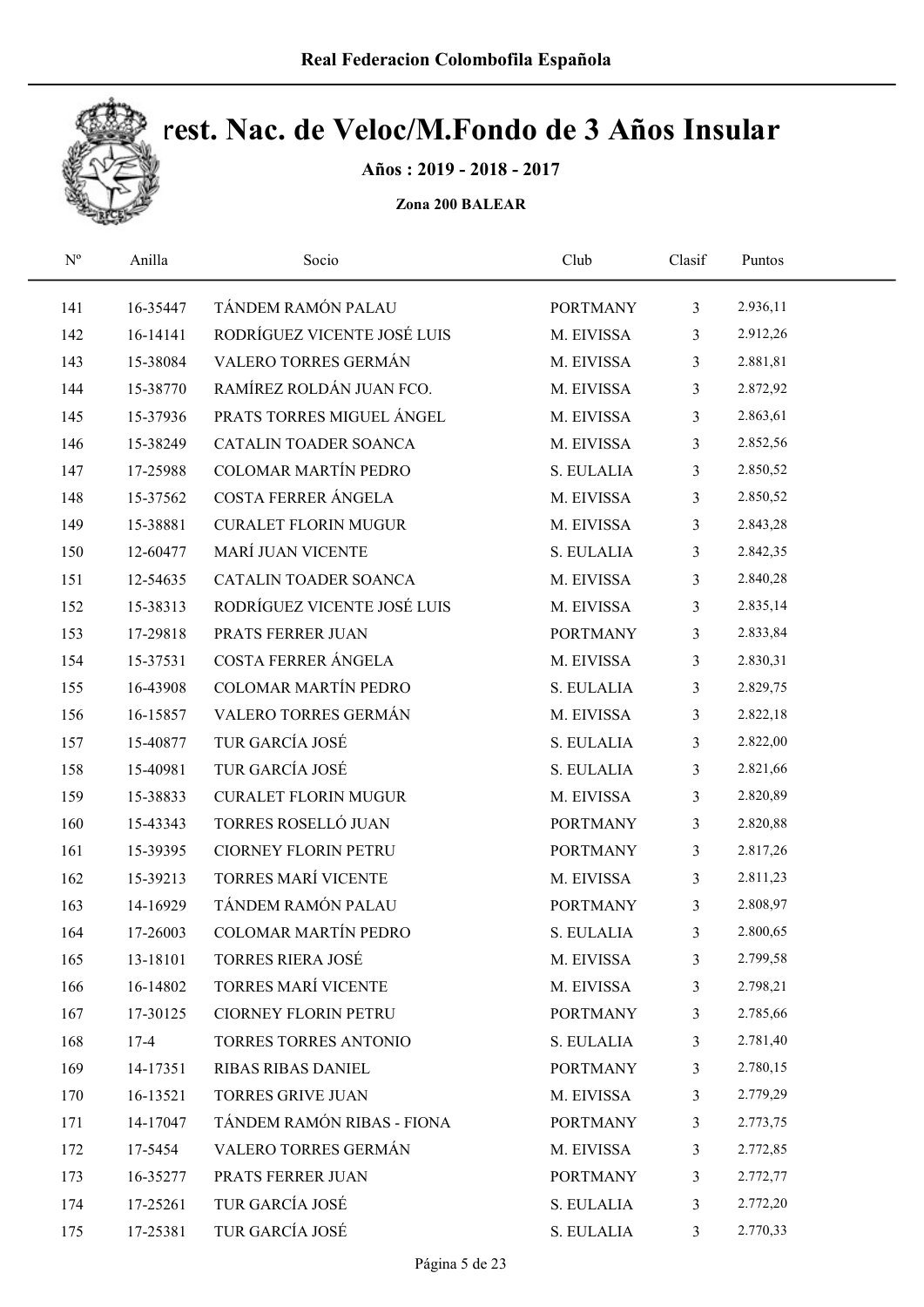

Años : 2019 - 2018 - 2017

| $N^{\rm o}$ | Anilla    | Socio                            | Club            | Clasif         | Puntos   |  |
|-------------|-----------|----------------------------------|-----------------|----------------|----------|--|
| 176         | 18-230251 | TORRES MARÍ VICENTE              | M. EIVISSA      | $\mathfrak{Z}$ | 2.768,24 |  |
| 177         | 18-256677 | TORRES ROSELLÓ JUAN              | <b>PORTMANY</b> | 3              | 2.759,12 |  |
| 178         | 16-13715  | RAMÍREZ ROLDÁN JUAN FCO.         | M. EIVISSA      | 3              | 2.756,70 |  |
| 179         | 18-229732 | RAMÍREZ ROLDÁN JUAN FCO.         | M. EIVISSA      | $\overline{3}$ | 2.741,37 |  |
| 180         | 15-38375  | RODRÍGUEZ VICENTE JOSÉ LUIS      | M. EIVISSA      | 3              | 2.740,74 |  |
| 181         | 17-25891  | OLMEDO UCENDA IGNACIO            | S. EULALIA      | 3              | 2.722,91 |  |
| 182         | 16-14868  | TORRES MARÍ VICENTE              | M. EIVISSA      | $\mathfrak{Z}$ | 2.718,82 |  |
| 183         | 13-39122  | TORRES ROSELLÓ JUAN              | <b>PORTMANY</b> | 3              | 2.713,89 |  |
| 184         | 11-67601  | TORRES TORRES ANTONIO            | S. EULALIA      | 3              | 2.713,81 |  |
| 185         | 15-37939  | PRATS TORRES MIGUEL ÁNGEL        | M. EIVISSA      | 3              | 2.697,06 |  |
| 186         | 17-4192   | CATALIN TOADER SOANCA            | M. EIVISSA      | 3              | 2.694,19 |  |
| 187         | 15-37919  | PRATS TORRES MIGUEL ANGEL        | M. EIVISSA      | 3              | 2.679,35 |  |
| 188         | 16-43619  | TÁNDEM ANTONIO - CAROLINA FERRER | S. EULALIA      | 3              | 2.676,84 |  |
| 189         | 15-39286  | MARC ANDREI DANIEL               | M. EIVISSA      | 3              | 2.671,60 |  |
| 190         | 15-41880  | TÁNDEM RAMÓN PALAU               | <b>PORTMANY</b> | 3              | 2.631,89 |  |
| 191         | 17-3717   | RAMÍREZ ROLDÁN JUAN FCO.         | M. EIVISSA      | 3              | 2.619,92 |  |
| 192         | 16-43519  | TORRES TORRES ANTONIO            | S. EULALIA      | 3              | 2.607,73 |  |
| 193         | 17-25841  | COSTA CLAPES RAFAEL              | S. EULALIA      | 3              | 2.583,39 |  |
| 194         | 15-38682  | COSTA FERRER ÁNGELA              | M. EIVISSA      | 3              | 2.578,02 |  |
| 195         | 17-5506   | VALERO TORRES GERMÁN             | M. EIVISSA      | 3              | 2.563,79 |  |
| 196         | 12-64114  | PÉREZ FUENTES FCO. JAVIER        | <b>PORTMANY</b> | 3              | 2.545,07 |  |
| 197         | 14-14937  | PRATS TORRES MIGUEL ÁNGEL        | M. EIVISSA      | 3              | 2.532,60 |  |
| 198         | 16-15624  | MARC ANDREI DANIEL               | M. EIVISSA      | 3              | 2.529,95 |  |
| 199         | 16-36837  | TÁNDEM CARDONA - PRATS           | <b>PORTMANY</b> | 3              | 2.526,60 |  |
| 200         | 15-38279  | CATALIN TOADER SOANCA            | M. EIVISSA      | 3              | 2.523,68 |  |
| 201         | 15-39851  | COSTA CLAPES RAFAEL              | S. EULALIA      | 3              | 2.466,04 |  |
| 202         | 15-38724  | RAMÍREZ ROLDÁN JUAN FCO.         | M. EIVISSA      | 3              | 2.464,78 |  |
| 203         | 16-15314  | ESCANDELL TORRES JUAN            | M. EIVISSA      | 3              | 2.433,62 |  |
| 204         | 17-3838   | TORRES GRIVE JUAN                | M. EIVISSA      | 3              | 2.433,28 |  |
| 205         | 15-43293  | TÁNDEM CARDONA - PRATS           | <b>PORTMANY</b> | 3              | 2.423,40 |  |
| 206         | 15-37709  | ESCANDELL TORRES JUAN            | M. EIVISSA      | 3              | 2.387,26 |  |
| 207         | 14-14594  | TORRES GRIVE JUAN                | M. EIVISSA      | 3              | 2.383,81 |  |
| 208         | 15-37589  | COSTA FERRER ÁNGELA              | M. EIVISSA      | 3              | 2.354,85 |  |
| 209         | 16-42808  | <b>MARÍ JUAN VICENTE</b>         | S. EULALIA      | 3              | 2.332,12 |  |
| 210         | 15-37641  | ESCANDELL TORRES JUAN            | M. EIVISSA      | 3              | 2.302,91 |  |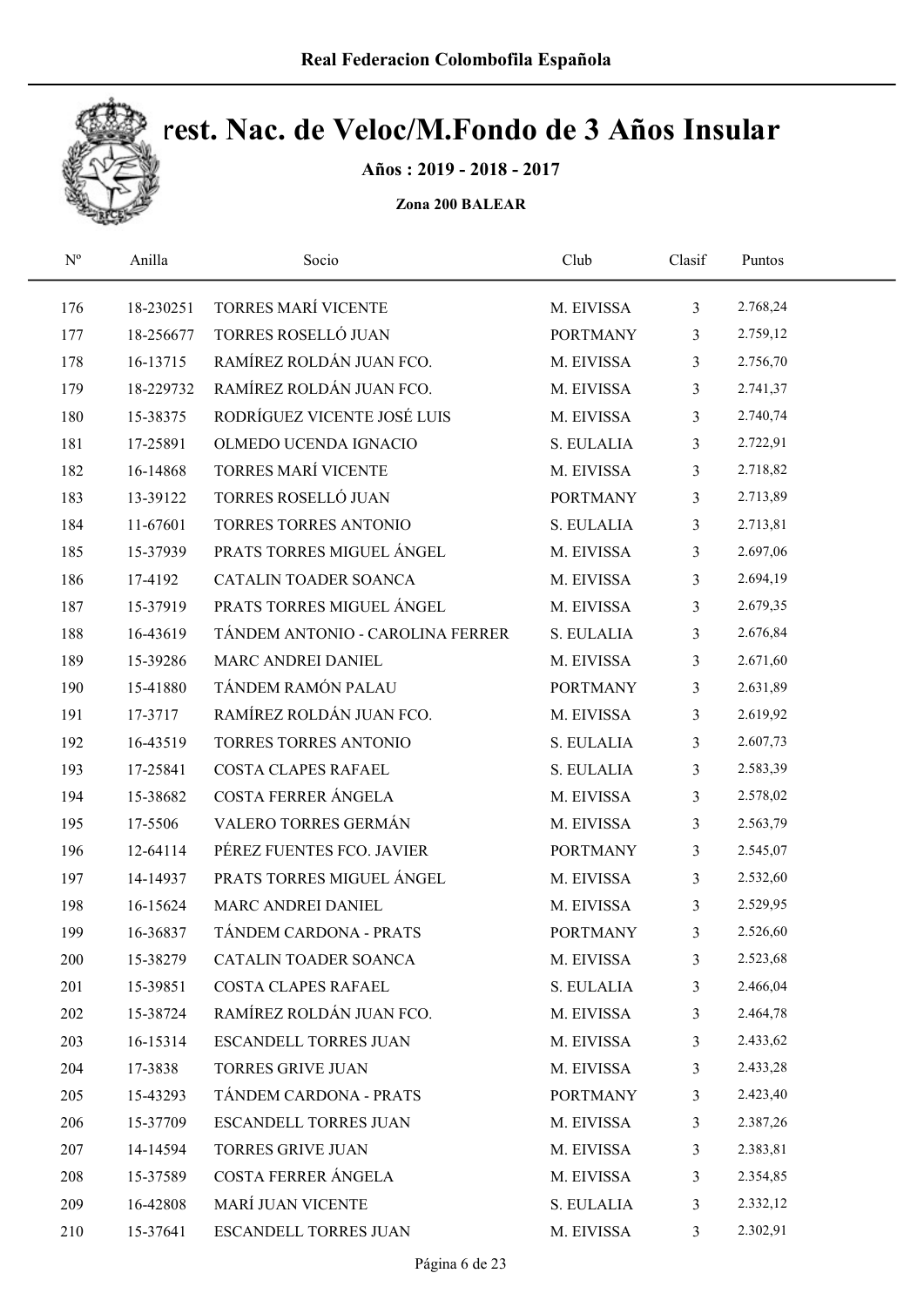

Años : 2019 - 2018 - 2017

| $\mathbf{N}^{\text{o}}$ | Anilla    | Socio                        | Club            | Clasif         | Puntos   |  |
|-------------------------|-----------|------------------------------|-----------------|----------------|----------|--|
| 211                     | 15-39164  | TORRES MARÍ VICENTE          | M. EIVISSA      | $\mathfrak{Z}$ | 2.289,50 |  |
| 212                     | 16-15727  | VALERO TORRES GERMÁN         | M. EIVISSA      | $\mathfrak{Z}$ | 2.271,49 |  |
| 213                     | 15-42715  | DIMITRIN GEORGIEV SALVKOV    | <b>PORTMANY</b> | $\mathfrak{Z}$ | 2.269,57 |  |
| 214                     | 12-53886  | <b>ESCANDELL TORRES JUAN</b> | M. EIVISSA      | $\mathfrak{Z}$ | 2.262,90 |  |
| 215                     | 15-38632  | <b>CUCU FLORIAN</b>          | M. EIVISSA      | $\mathfrak{Z}$ | 2.209,93 |  |
| 216                     | 16-36018  | <b>RIBAS RIBAS DANIEL</b>    | <b>PORTMANY</b> | $\mathfrak{Z}$ | 2.151,37 |  |
| 217                     | 10-110114 | TÁNDEM RAMÓN PALAU           | <b>PORTMANY</b> | $\mathfrak{Z}$ | 2.137,27 |  |
| 218                     | 15-39294  | MARC ANDREI DANIEL           | M. EIVISSA      | $\mathfrak{Z}$ | 2.117,81 |  |
| 219                     | 16-15826  | VALERO TORRES GERMÁN         | M. EIVISSA      | 3              | 2.108,62 |  |
| 220                     | 15-43222  | TÁNDEM CARDONA - PRATS       | <b>PORTMANY</b> | 3              | 2.090,64 |  |
| 221                     | 16-13653  | <b>TORRES GRIVE JUAN</b>     | M. EIVISSA      | $\mathfrak{Z}$ | 2.039,43 |  |
| 222                     | 16-35993  | TORRES ROSELLÓ JUAN          | <b>PORTMANY</b> | 3              | 1.963,18 |  |
| 223                     | 15-39162  | TORRES MARÍ VICENTE          | M. EIVISSA      | $\mathfrak{Z}$ | 1.855,98 |  |
| 224                     | 16-36092  | RIBAS RIBAS DANIEL           | <b>PORTMANY</b> | $\mathfrak{Z}$ | 1.845,25 |  |
| 225                     | 16-14834  | TORRES MARÍ VICENTE          | M. EIVISSA      | $\mathfrak{Z}$ | 1.825,31 |  |
| 226                     | 16-265233 | <b>CIORNEY FLORIN PETRU</b>  | <b>PORTMANY</b> | 3              | 1.797,15 |  |
| 227                     | 16-36783  | TÁNDEM CARDONA - PRATS       | <b>PORTMANY</b> | $\mathfrak{Z}$ | 1.750,95 |  |
| 228                     | 11-55371  | <b>JUAN RIBAS VICENTE</b>    | <b>PORTMANY</b> | $\mathfrak{Z}$ | 1.748,30 |  |
| 229                     | 15-37576  | COSTA FERRER ÁNGELA          | M. EIVISSA      | $\mathfrak{Z}$ | 1.742,03 |  |
| 230                     | 15-42317  | PÉREZ FUENTES FCO. JAVIER    | <b>PORTMANY</b> | 3              | 1.739,01 |  |
| 231                     | 15-42964  | PÉREZ FUENTES FCO. JAVIER    | <b>PORTMANY</b> | $\mathfrak{Z}$ | 1.535,59 |  |
| 232                     | 17-24977  | <b>MARÍ JUAN VICENTE</b>     | S. EULALIA      | $\mathfrak{Z}$ | 1.477,60 |  |
| 233                     | 17-5544   | COSTA FERRER ÁNGELA          | M. EIVISSA      | $\mathfrak{Z}$ | 1.359,00 |  |
| 234                     | 15-42336  | PÉREZ FUENTES FCO. JAVIER    | <b>PORTMANY</b> | 3              | 926,09   |  |
| 235                     | 15-43096  | PRATS FERRER JUAN            | <b>PORTMANY</b> | $\overline{c}$ | 1.996,11 |  |
| 236                     | 12-53372  | ROIG DOMÍNGUEZ ANTONIO       | M. EIVISSA      | $\overline{2}$ | 1.950,13 |  |
| 237                     | 15-38429  | ROIG DOMÍNGUEZ ANTONIO       | M. EIVISSA      | $\overline{2}$ | 1.943,74 |  |
| 238                     | 15-38379  | RODRÍGUEZ VICENTE JOSÉ LUIS  | M. EIVISSA      | $\overline{2}$ | 1.937,59 |  |
| 239                     | 14-16421  | ESCANDELL TORRES JUAN        | M. EIVISSA      | $\overline{2}$ | 1.937,21 |  |
| 240                     | 16-43878  | COSTA CLAPES RAFAEL          | S. EULALIA      | $\overline{2}$ | 1.929,14 |  |
| 241                     | 16-35146  | TÁNDEM RAMÓN RIBAS - FIONA   | <b>PORTMANY</b> | $\overline{2}$ | 1.924,97 |  |
| 242                     | 16-36033  | RIBAS RIBAS DANIEL           | <b>PORTMANY</b> | 2              | 1.920,60 |  |
| 243                     | 16-13560  | TORRES GRIVE JUAN            | M. EIVISSA      | $\overline{2}$ | 1.913,85 |  |
| 244                     | 15-38212  | CATALIN TOADER SOANCA        | M. EIVISSA      | $\overline{2}$ | 1.907,88 |  |
| 245                     | 16-13688  | CATALIN TOADER SOANCA        | M. EIVISSA      | $\overline{2}$ | 1.905,44 |  |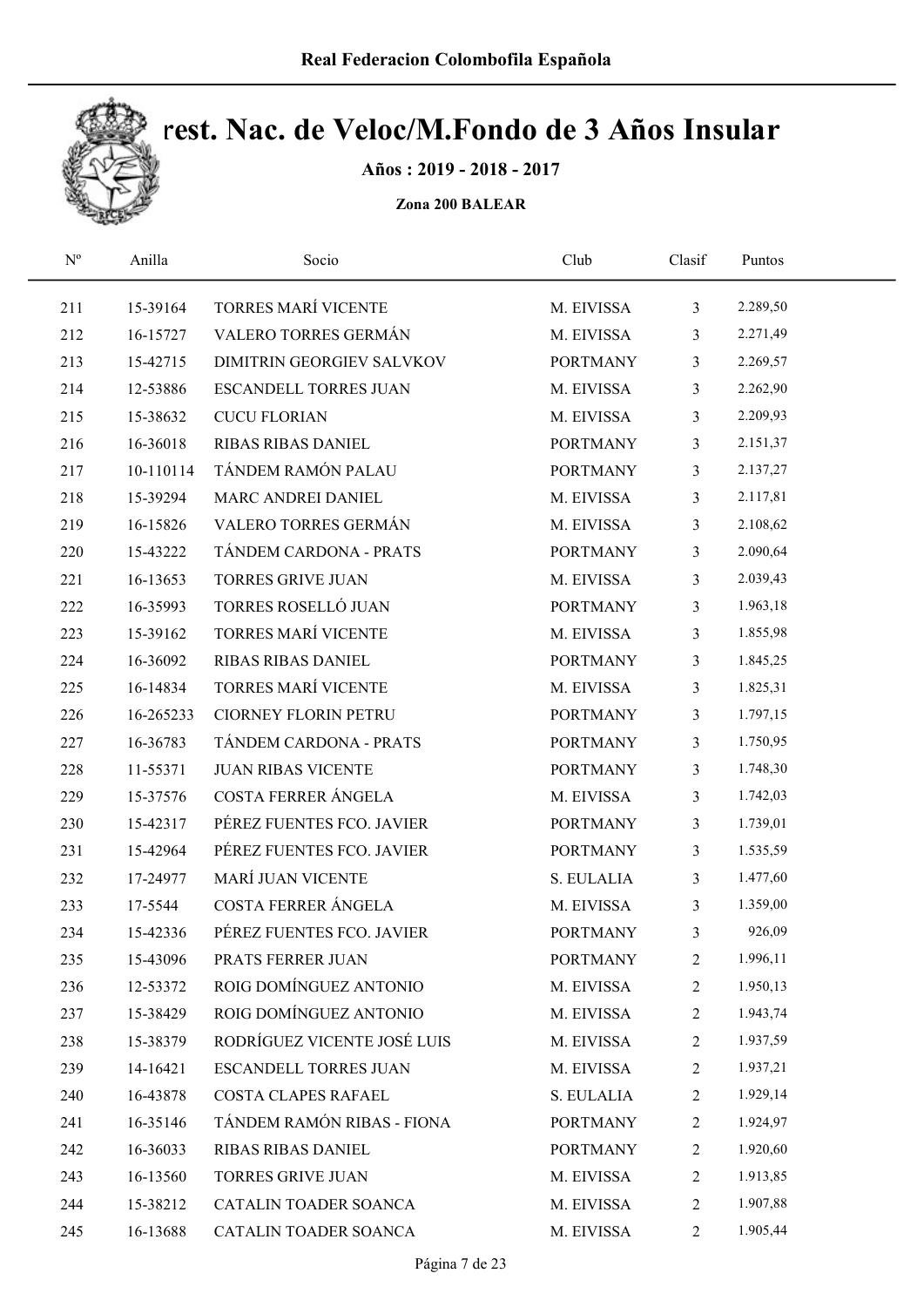

Años : 2019 - 2018 - 2017

| $\mathbf{N}^{\mathrm{o}}$ | Anilla    | Socio                        | Club            | Clasif         | Puntos   |  |
|---------------------------|-----------|------------------------------|-----------------|----------------|----------|--|
| 246                       | 16-43352  | TUR GARCÍA JOSÉ              | S. EULALIA      | $\overline{2}$ | 1.903,82 |  |
| 247                       | 16-43199  | RAMÍREZ ROLDÁN JUAN FCO.     | M. EIVISSA      | $\overline{2}$ | 1.902,11 |  |
| 248                       | 16-13659  | CATALIN TOADER SOANCA        | M. EIVISSA      | $\overline{2}$ | 1.900,02 |  |
| 249                       | 17-28818  | ESCANDELL COSTA ANTONIO J.   | <b>PORTMANY</b> | $\overline{2}$ | 1.892,29 |  |
| 250                       | 17-30073  | RIBAS RIBAS DANIEL           | <b>PORTMANY</b> | $\overline{2}$ | 1.889,22 |  |
| 251                       | 15-38862  | <b>CURALET FLORIN MUGUR</b>  | M. EIVISSA      | $\overline{2}$ | 1.883,46 |  |
| 252                       | 15-41994  | TÁNDEM RAMÓN RIBAS - FIONA   | <b>PORTMANY</b> | $\overline{2}$ | 1.881,62 |  |
| 253                       | 17-29173  | TORRES ROSELLÓ JUAN          | <b>PORTMANY</b> | $\overline{2}$ | 1.880,98 |  |
| 254                       | 17-5898   | <b>ESCANDELL TORRES JUAN</b> | M. EIVISSA      | $\overline{2}$ | 1.878,90 |  |
| 255                       | 14-17316  | RIBAS RIBAS DANIEL           | <b>PORTMANY</b> | $\overline{2}$ | 1.878,25 |  |
| 256                       | 14-15238  | CATALIN TOADER SOANCA        | M. EIVISSA      | $\overline{2}$ | 1.875,97 |  |
| 257                       | 11-55297  | <b>TORRES RIERA JOSÉ</b>     | M. EIVISSA      | $\overline{2}$ | 1.874,94 |  |
| 258                       | 18-230259 | <b>TORRES MARÍ VICENTE</b>   | M. EIVISSA      | $\overline{2}$ | 1.872,18 |  |
| 259                       | 16-15755  | VALERO TORRES GERMÁN         | M. EIVISSA      | $\overline{2}$ | 1.871,18 |  |
| 260                       | 17-24953  | OLMEDO UCENDA IGNACIO        | S. EULALIA      | $\overline{2}$ | 1.870,68 |  |
| 261                       | 16-13753  | RAMÍREZ ROLDÁN JUAN FCO.     | M. EIVISSA      | $\overline{2}$ | 1.870,00 |  |
| 262                       | 17-25875  | COSTA CLAPES RAFAEL          | S. EULALIA      | $\overline{2}$ | 1.864,57 |  |
| 263                       | 18-230681 | <b>CUCU FLORIAN</b>          | M. EIVISSA      | $\overline{2}$ | 1.863,89 |  |
| 264                       | 17-5693   | RODRÍGUEZ VICENTE JOSÉ LUIS  | M. EIVISSA      | $\overline{2}$ | 1.862,11 |  |
| 265                       | 16-15810  | VALERO TORRES GERMÁN         | M. EIVISSA      | $\overline{2}$ | 1.860,61 |  |
| 266                       | 16-43930  | <b>COLOMAR MARTÍN PEDRO</b>  | S. EULALIA      | $\overline{2}$ | 1.857,36 |  |
| 267                       | 17-6016   | <b>CURALET FLORIN MUGUR</b>  | M. EIVISSA      | $\overline{2}$ | 1.857,06 |  |
| 268                       | 14-16283  | VALERO TORRES GERMÁN         | M. EIVISSA      | $\overline{2}$ | 1.857,04 |  |
| 269                       | 17-4220   | CATALIN TOADER SOANCA        | M. EIVISSA      | $\overline{c}$ | 1.856,63 |  |
| 270                       | 17-5446   | VALERO TORRES GERMÁN         | M. EIVISSA      | 2              | 1.853,29 |  |
| 271                       | 16-43796  | OLMEDO UCENDA IGNACIO        | S. EULALIA      | 2              | 1.850,81 |  |
| 272                       | 15-39385  | <b>CIORNEY FLORIN PETRU</b>  | <b>PORTMANY</b> | 2              | 1.849,55 |  |
| 273                       | 13-17707  | ROIG DOMÍNGUEZ ANTONIO       | M. EIVISSA      | 2              | 1.848,52 |  |
| 274                       | 17-5467   | VALERO TORRES GERMÁN         | M. EIVISSA      | 2              | 1.847,72 |  |
| 275                       | 17-3953   | PRATS TORRES MIGUEL ÁNGEL    | M. EIVISSA      | 2              | 1.844,64 |  |
| 276                       | 17-29439  | TÁNDEM RAMÓN PALAU           | <b>PORTMANY</b> | 2              | 1.843,97 |  |
| 277                       | 18-257685 | PORTAS PRATS ANTONIO         | <b>PORTMANY</b> | 2              | 1.841,07 |  |
| 278                       | 15-37530  | COSTA FERRER ÁNGELA          | M. EIVISSA      | $\overline{c}$ | 1.840,70 |  |
| 279                       | 16-15399  | <b>CURALET FLORIN MUGUR</b>  | M. EIVISSA      | 2              | 1.840,54 |  |
| 280                       | 16-14081  | COSTA FERRER ÁNGELA          | M. EIVISSA      | $\overline{2}$ | 1.840,09 |  |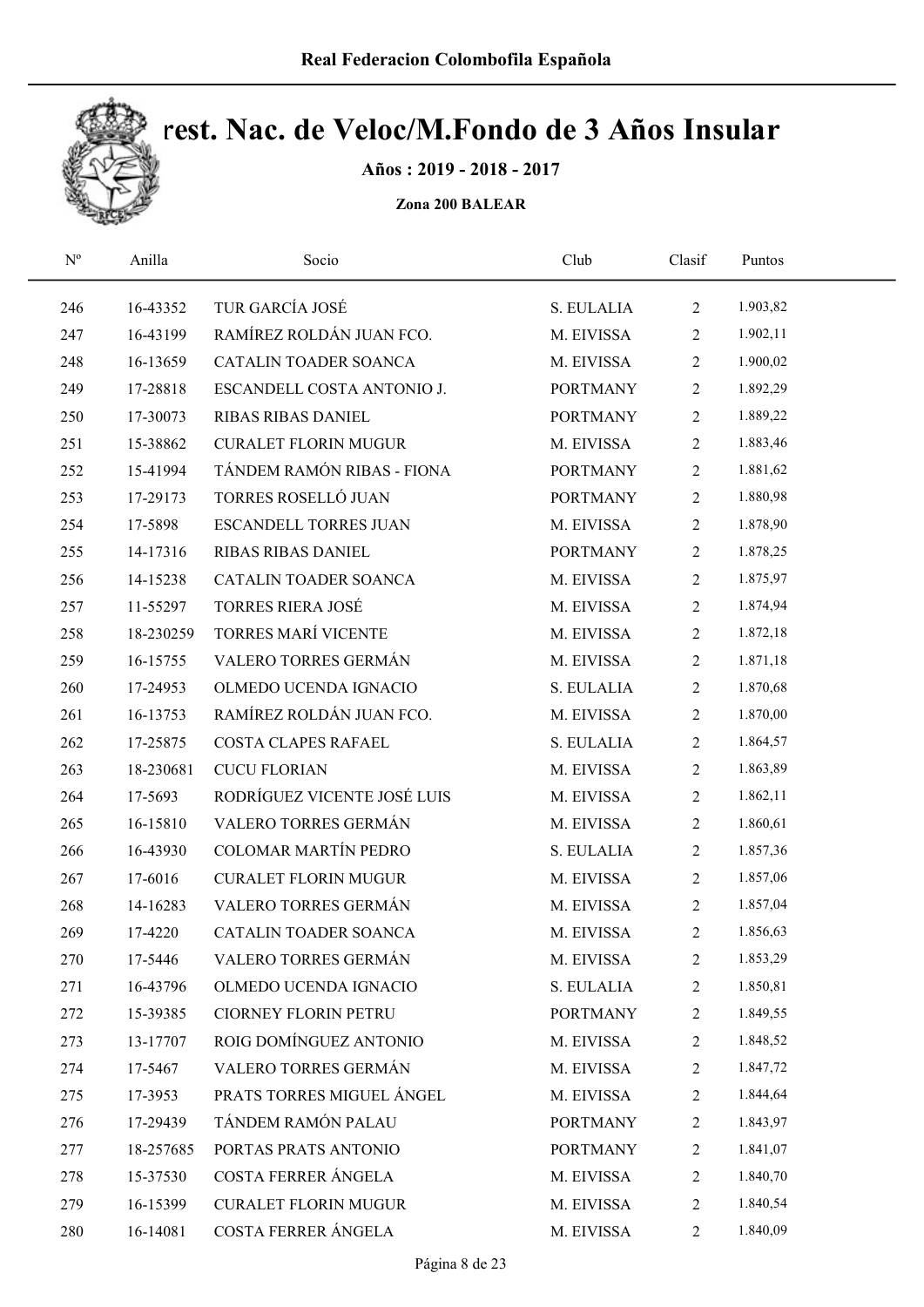

Años : 2019 - 2018 - 2017

| ESCANDELL COSTA ANTONIO J.<br>281<br>16-36375   | <b>PORTMANY</b><br>M. EIVISSA | $\overline{2}$ | 1.837,94 |  |
|-------------------------------------------------|-------------------------------|----------------|----------|--|
|                                                 |                               |                |          |  |
| 282<br><b>CUCU FLORIAN</b><br>16-14343          |                               | $\overline{2}$ | 1.837,90 |  |
| COSTA FERRER ÁNGELA<br>283<br>15-37558          | M. EIVISSA                    | $\overline{2}$ | 1.831,82 |  |
| 284<br>PORTAS PRATS ANTONIO<br>15-42601         | <b>PORTMANY</b>               | $\overline{2}$ | 1.825,93 |  |
| 285<br>ESCANDELL COSTA ANTONIO J.<br>16-36454   | <b>PORTMANY</b>               | $\overline{2}$ | 1.825,41 |  |
| ROIG DOMÍNGUEZ ANTONIO<br>286<br>12-53357       | M. EIVISSA                    | $\overline{2}$ | 1.822,44 |  |
| 287<br><b>ESCANDELL TORRES JUAN</b><br>17-5886  | M. EIVISSA                    | $\overline{2}$ | 1.821,84 |  |
| <b>TORRES RIERA JOSÉ</b><br>288<br>17-4959      | M. EIVISSA                    | $\overline{2}$ | 1.818,92 |  |
| COSTA FERRER ÁNGELA<br>289<br>14-14640          | M. EIVISSA                    | $\overline{2}$ | 1.816,90 |  |
| COSTA ESCANDELL ANTONIO<br>290<br>16-13876      | M. EIVISSA                    | $\overline{2}$ | 1.815,43 |  |
| <b>TORRES GRIVE JUAN</b><br>291<br>16-13511     | M. EIVISSA                    | $\overline{2}$ | 1.815,32 |  |
| RAMÍREZ ROLDÁN JUAN FCO.<br>292<br>17-3786      | M. EIVISSA                    | $\overline{2}$ | 1.813,89 |  |
| 293<br>09-84781<br>ESCANDELL COSTA ANTONIO J.   | <b>PORTMANY</b>               | $\overline{2}$ | 1.812,67 |  |
| PLANELLS ROIG DOMINGO<br>294<br>16-36187        | <b>PORTMANY</b>               | $\overline{2}$ | 1.811,34 |  |
| 295<br>16-35263<br>PRATS FERRER JUAN            | <b>PORTMANY</b>               | $\overline{2}$ | 1.810,84 |  |
| 296<br>15-42461<br>RIBAS RIBAS DANIEL           | <b>PORTMANY</b>               | $\overline{2}$ | 1.808,45 |  |
| 16-14699<br>CARDONA TORRES ANTONIO<br>297       | M. EIVISSA                    | $\overline{2}$ | 1.804,54 |  |
| TORRES ROSELLÓ JUAN<br>298<br>15-43397          | <b>PORTMANY</b>               | $\overline{2}$ | 1.802,44 |  |
| OLMEDO UCENDA IGNACIO<br>299<br>17-24929        | S. EULALIA                    | $\mathbf{2}$   | 1.800,02 |  |
| TÁNDEM RAMÓN RIBAS - FIONA<br>300<br>17-29025   | <b>PORTMANY</b>               | $\overline{2}$ | 1.789,12 |  |
| COSTA FERRER ÁNGELA<br>301<br>17-5563           | M. EIVISSA                    | $\overline{2}$ | 1.784,35 |  |
| 302<br>CARDONA TORRES ANTONIO<br>16-14658       | M. EIVISSA                    | $\overline{2}$ | 1.784,19 |  |
| 303<br>17-3869<br><b>TORRES GRIVE JUAN</b>      | M. EIVISSA                    | $\overline{2}$ | 1.780,35 |  |
| 304<br>12-55411<br>CARDONA TORRES ANTONIO       | M. EIVISSA                    | $\mathbf{2}$   | 1.780,00 |  |
| 305<br>16-14753<br>CARDONA TORRES ANTONIO       | M. EIVISSA                    | $\overline{c}$ | 1.775,37 |  |
| VALERO TORRES GERMÁN<br>306<br>16-15777         | M. EIVISSA                    | 2              | 1.766,80 |  |
| COSTA ESCANDELL ANTONIO<br>307<br>17-5736       | M. EIVISSA                    | $\overline{c}$ | 1.755,93 |  |
| VALERO TORRES GERMÁN<br>308<br>17-5478          | M. EIVISSA                    | 2              | 1.754,47 |  |
| 309<br>14-16326<br><b>ESCANDELL TORRES JUAN</b> | M. EIVISSA                    | 2              | 1.753,09 |  |
| 310<br>CARDONA TORRES ANTONIO<br>14-15715       | M. EIVISSA                    | 2              | 1.742,49 |  |
| <b>TORRES MARÍ VICENTE</b><br>311<br>15-39216   | M. EIVISSA                    | $\overline{c}$ | 1.739,88 |  |
| TORRES ROSELLÓ JUAN<br>312<br>11-49988          | <b>PORTMANY</b>               | 2              | 1.734,42 |  |
| 313<br><b>JUAN RIBAS VICENTE</b><br>15-42900    | <b>PORTMANY</b>               | $\overline{c}$ | 1.728,65 |  |
| 314<br>17-30186<br><b>CIORNEY FLORIN PETRU</b>  | <b>PORTMANY</b>               | $\overline{c}$ | 1.708,07 |  |
| 315<br>17-30375<br>PLANELLS ROIG DOMINGO        | <b>PORTMANY</b>               | $\overline{c}$ | 1.703,91 |  |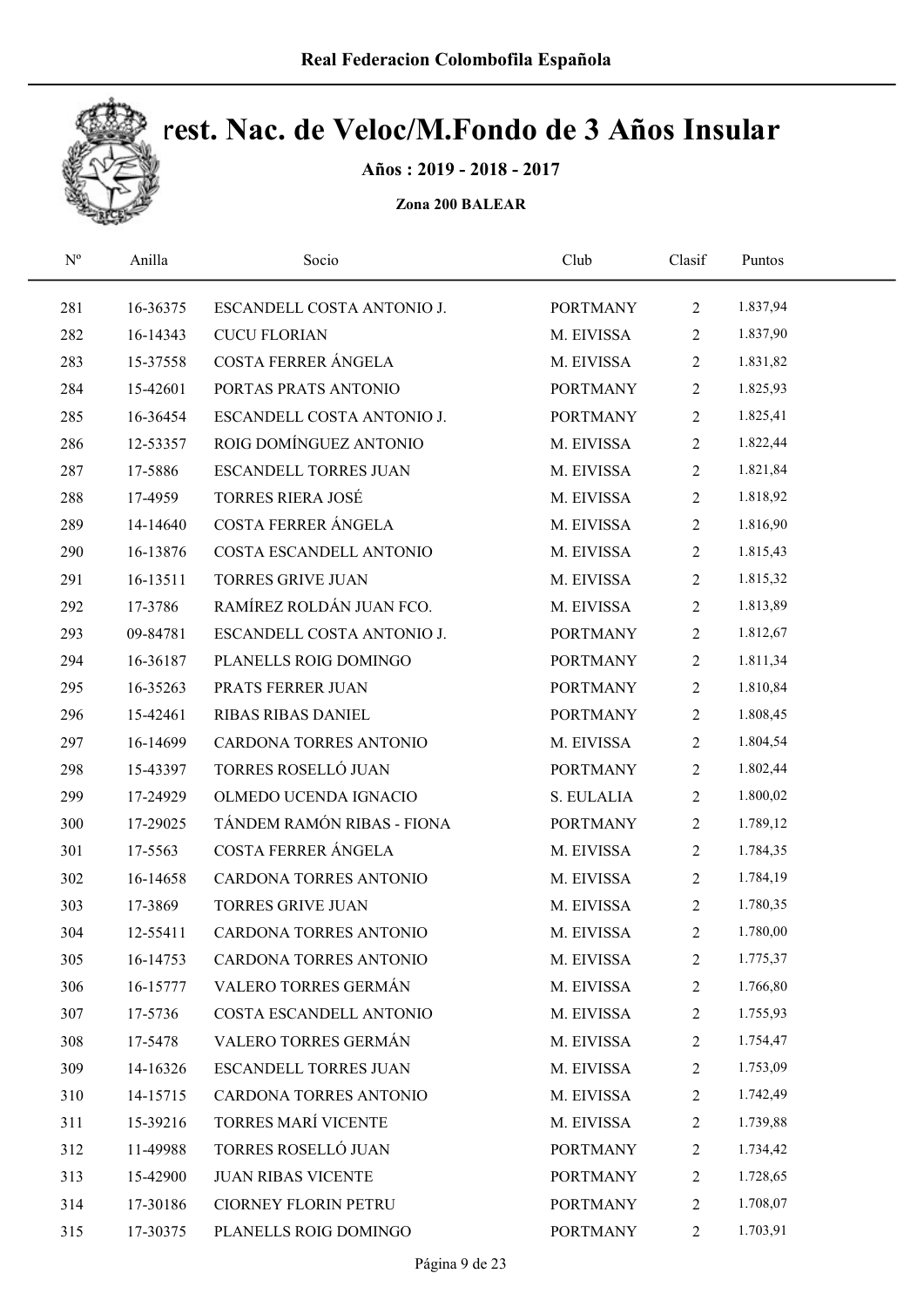

Años : 2019 - 2018 - 2017

| $\mathrm{N}^{\rm o}$ | Anilla    | Socio                            | Club            | Clasif         | Puntos   |  |
|----------------------|-----------|----------------------------------|-----------------|----------------|----------|--|
| 316                  | 16-15221  | <b>ESCANDELL TORRES JUAN</b>     | M. EIVISSA      | $\overline{2}$ | 1.684,59 |  |
| 317                  | 14-17428  | <b>JUAN RIBAS VICENTE</b>        | <b>PORTMANY</b> | $\overline{2}$ | 1.681,43 |  |
| 318                  | 15-37552  | COSTA FERRER ÁNGELA              | M. EIVISSA      | $\overline{2}$ | 1.680,14 |  |
| 319                  | 15-42853  | <b>JUAN RIBAS VICENTE</b>        | <b>PORTMANY</b> | $\overline{2}$ | 1.665,60 |  |
| 320                  | 17-5702   | COSTA ESCANDELL ANTONIO          | M. EIVISSA      | $\overline{2}$ | 1.663,86 |  |
| 321                  | 17-29348  | <b>JUAN RIBAS VICENTE</b>        | <b>PORTMANY</b> | $\overline{2}$ | 1.652,80 |  |
| 322                  | 17-3710   | <b>TORRES GRIVE JUAN</b>         | M. EIVISSA      | $\mathbf{2}$   | 1.651,21 |  |
| 323                  | 14-18603  | TÁNDEM ANTONIO - CAROLINA FERRER | S. EULALIA      | $\overline{2}$ | 1.650,61 |  |
| 324                  | 15-38355  | RODRÍGUEZ VICENTE JOSÉ LUIS      | M. EIVISSA      | $\overline{2}$ | 1.639,39 |  |
| 325                  | 15-40606  | TÁNDEM ANTONIO - CAROLINA FERRER | S. EULALIA      | $\mathbf{2}$   | 1.635,68 |  |
| 326                  | 16-14747  | CARDONA TORRES ANTONIO           | M. EIVISSA      | $\overline{2}$ | 1.608,21 |  |
| 327                  | 17-5756   | COSTA ESCANDELL ANTONIO          | M. EIVISSA      | $\mathbf{2}$   | 1.603,77 |  |
| 328                  | 15-43166  | TÁNDEM CARDONA - PRATS           | <b>PORTMANY</b> | $\overline{2}$ | 1.590,35 |  |
| 329                  | 14-18537  | TÁNDEM ANTONIO - CAROLINA FERRER | S. EULALIA      | $\mathbf{2}$   | 1.582,60 |  |
| 330                  | 17-25306  | TUR GARCÍA JOSÉ                  | S. EULALIA      | $\overline{2}$ | 1.546,56 |  |
| 331                  | 16-15724  | VALERO TORRES GERMÁN             | M. EIVISSA      | $\mathbf{2}$   | 1.542,71 |  |
| 332                  | 12-46895  | TORRES ROSELLÓ JUAN              | <b>PORTMANY</b> | $\overline{2}$ | 1.518,53 |  |
| 333                  | 18-257692 | PORTAS PRATS ANTONIO             | <b>PORTMANY</b> | $\overline{2}$ | 1.515,16 |  |
| 334                  | 15-38071  | VALERO TORRES GERMÁN             | M. EIVISSA      | $\mathbf{2}$   | 1.514,78 |  |
| 335                  | 16-24886  | TÁNDEM CARDONA - PRATS           | <b>PORTMANY</b> | $\overline{2}$ | 1.510,54 |  |
| 336                  | 18-229456 | PIEDRA MANGAS RAFAEL             | M. EIVISSA      | $\mathbf{2}$   | 1.502,41 |  |
| 337                  | 17-5775   | COSTA ESCANDELL ANTONIO          | M. EIVISSA      | $\overline{2}$ | 1.501,78 |  |
| 338                  | 16-14618  | CARDONA TORRES ANTONIO           | M. EIVISSA      | $\overline{2}$ | 1.497,43 |  |
| 339                  | 18-230742 | <b>CUCU FLORIAN</b>              | M. EIVISSA      | $\mathbf{2}$   | 1.453,46 |  |
| 340                  | 13-17996  | <b>ESCANDELL TORRES JUAN</b>     | M. EIVISSA      | $\overline{c}$ | 1.451,08 |  |
| 341                  | 15-38116  | VALERO TORRES GERMÁN             | M. EIVISSA      | $\overline{c}$ | 1.445,34 |  |
| 342                  | 15-39262  | MARC ANDREI DANIEL               | M. EIVISSA      | 2              | 1.424,52 |  |
| 343                  | 16-35803  | DIMITRIN GEORGIEV SALVKOV        | <b>PORTMANY</b> | $\overline{c}$ | 1.406,03 |  |
| 344                  | 16-14640  | CARDONA TORRES ANTONIO           | M. EIVISSA      | 2              | 1.387,61 |  |
| 345                  | 12-53331  | ROIG DOMÍNGUEZ ANTONIO           | M. EIVISSA      | 2              | 1.383,15 |  |
| 346                  | 15-38286  | CATALIN TOADER SOANCA            | M. EIVISSA      | $\overline{c}$ | 1.377,19 |  |
| 347                  | 16-13532  | <b>TORRES GRIVE JUAN</b>         | M. EIVISSA      | $\overline{c}$ | 1.374,73 |  |
| 348                  | 11-56366  | <b>ESCANDELL TORRES JUAN</b>     | M. EIVISSA      | 2              | 1.372,70 |  |
| 349                  | 16-36427  | ESCANDELL COSTA ANTONIO J.       | <b>PORTMANY</b> | 2              | 1.372,69 |  |
| 350                  | 17-39     | TORRES TORRES ANTONIO            | S. EULALIA      | $\overline{2}$ | 1.360,07 |  |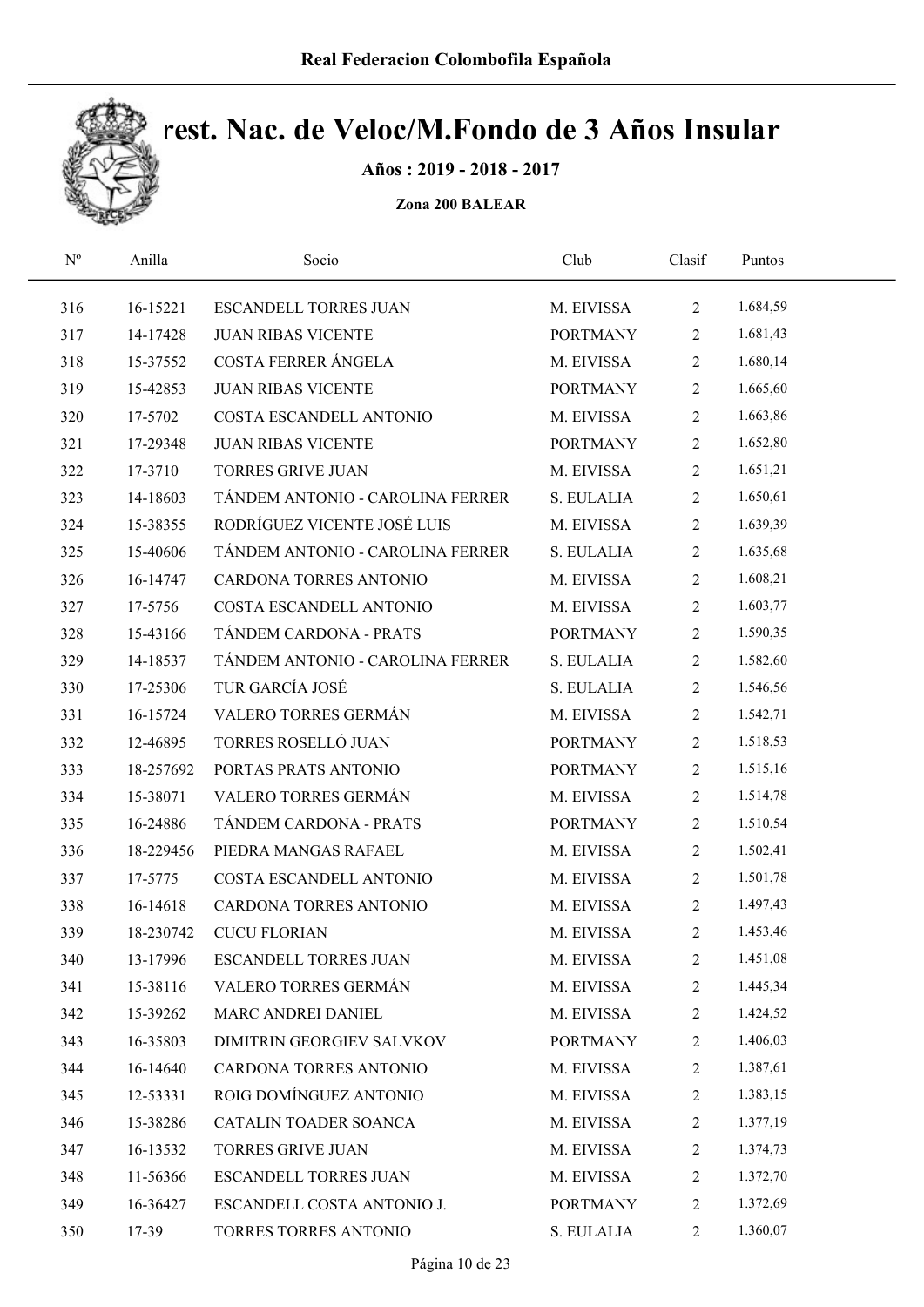

Años : 2019 - 2018 - 2017

| $\mathbf{N}^{\text{o}}$ | Anilla    | Socio                        | Club            | Clasif         | Puntos   |  |
|-------------------------|-----------|------------------------------|-----------------|----------------|----------|--|
| 351                     | 15-39321  | MARC ANDREI DANIEL           | M. EIVISSA      | $\overline{2}$ | 1.340,20 |  |
| 352                     | 15-38856  | <b>CURALET FLORIN MUGUR</b>  | M. EIVISSA      | $\overline{2}$ | 1.331,10 |  |
| 353                     | 18-230620 | <b>CUCU FLORIAN</b>          | M. EIVISSA      | $\overline{2}$ | 1.305,33 |  |
| 354                     | 16-36884  | TÁNDEM CARDONA - PRATS       | <b>PORTMANY</b> | $\overline{2}$ | 1.280,65 |  |
| 355                     | 17-29644  | PÉREZ FUENTES FCO. JAVIER    | <b>PORTMANY</b> | $\overline{2}$ | 1.276,42 |  |
| 356                     | 15-38344  | RODRÍGUEZ VICENTE JOSÉ LUIS  | M. EIVISSA      | $\overline{2}$ | 1.275,70 |  |
| 357                     | 13-17539  | <b>DUTUC LUCIAN</b>          | M. EIVISSA      | $\overline{2}$ | 1.274,04 |  |
| 358                     | 17-5794   | COSTA ESCANDELL ANTONIO      | M. EIVISSA      | $\overline{2}$ | 1.261,79 |  |
| 359                     | 17-4353   | <b>CUCU FLORIAN</b>          | M. EIVISSA      | $\overline{2}$ | 1.248,11 |  |
| 360                     | 17-29582  | PÉREZ FUENTES FCO. JAVIER    | <b>PORTMANY</b> | $\overline{2}$ | 1.242,98 |  |
| 361                     | 16-43965  | <b>COLOMAR MARTÍN PEDRO</b>  | S. EULALIA      | $\overline{2}$ | 1.223,05 |  |
| 362                     | 16-43874  | <b>COSTA CLAPES RAFAEL</b>   | S. EULALIA      | $\overline{2}$ | 1.212,83 |  |
| 363                     | 16-15340  | <b>ESCANDELL TORRES JUAN</b> | M. EIVISSA      | $\overline{2}$ | 1.210,45 |  |
| 364                     | 17-25857  | <b>COSTA CLAPES RAFAEL</b>   | S. EULALIA      | $\overline{2}$ | 1.210,31 |  |
| 365                     | 15-38720  | RAMÍREZ ROLDÁN JUAN FCO.     | M. EIVISSA      | $\overline{2}$ | 1.203,52 |  |
| 366                     | 15-37629  | ESCANDELL TORRES JUAN        | M. EIVISSA      | $\overline{2}$ | 1.198,58 |  |
| 367                     | 14-15874  | ROIG DOMÍNGUEZ ANTONIO       | M. EIVISSA      | $\overline{2}$ | 1.188,45 |  |
| 368                     | 18-230721 | <b>CUCU FLORIAN</b>          | M. EIVISSA      | $\overline{2}$ | 1.185,53 |  |
| 369                     | 16-43997  | COLOMAR MARTÍN PEDRO         | S. EULALIA      | $\overline{2}$ | 1.183,35 |  |
| 370                     | 12-46902  | TORRES ROSELLÓ JUAN          | <b>PORTMANY</b> | $\overline{2}$ | 1.178,96 |  |
| 371                     | 13-38461  | <b>JUAN RIBAS VICENTE</b>    | <b>PORTMANY</b> | $\overline{2}$ | 1.171,47 |  |
| 372                     | 14-16800  | TÁNDEM CARDONA - PRATS       | <b>PORTMANY</b> | $\overline{2}$ | 1.153,12 |  |
| 373                     | 16-14051  | COSTA FERRER ÁNGELA          | M. EIVISSA      | $\overline{2}$ | 1.143,41 |  |
| 374                     | 12-54164  | <b>JUAN RIBAS VICENTE</b>    | <b>PORTMANY</b> | $\overline{2}$ | 1.139,97 |  |
| 375                     | 15-37556  | COSTA FERRER ÁNGELA          | M. EIVISSA      | 2              | 1.138,37 |  |
| 376                     | 16-36435  | ESCANDELL COSTA ANTONIO J.   | <b>PORTMANY</b> | 2              | 1.113,33 |  |
| 377                     | 16-36815  | TÁNDEM CARDONA - PRATS       | <b>PORTMANY</b> | 2              | 1.113,27 |  |
| 378                     | 15-42860  | <b>JUAN RIBAS VICENTE</b>    | <b>PORTMANY</b> | $\overline{c}$ | 1.111,96 |  |
| 379                     | 13-18363  | <b>CURALET FLORIN MUGUR</b>  | M. EIVISSA      | 2              | 1.111,95 |  |
| 380                     | 14-17447  | <b>JUAN RIBAS VICENTE</b>    | <b>PORTMANY</b> | 2              | 1.107,14 |  |
| 381                     | 17-29830  | PRATS FERRER JUAN            | <b>PORTMANY</b> | $\overline{c}$ | 1.105,69 |  |
| 382                     | 16-43512  | TORRES TORRES ANTONIO        | S. EULALIA      | 2              | 1.103,00 |  |
| 383                     | 18-257744 | PORTAS PRATS ANTONIO         | <b>PORTMANY</b> | $\overline{c}$ | 1.075,23 |  |
| 384                     | 15-37626  | <b>ESCANDELL TORRES JUAN</b> | M. EIVISSA      | 2              | 1.055,55 |  |
| 385                     | 15-38403  | ROIG DOMÍNGUEZ ANTONIO       | M. EIVISSA      | $\overline{2}$ | 1.026,73 |  |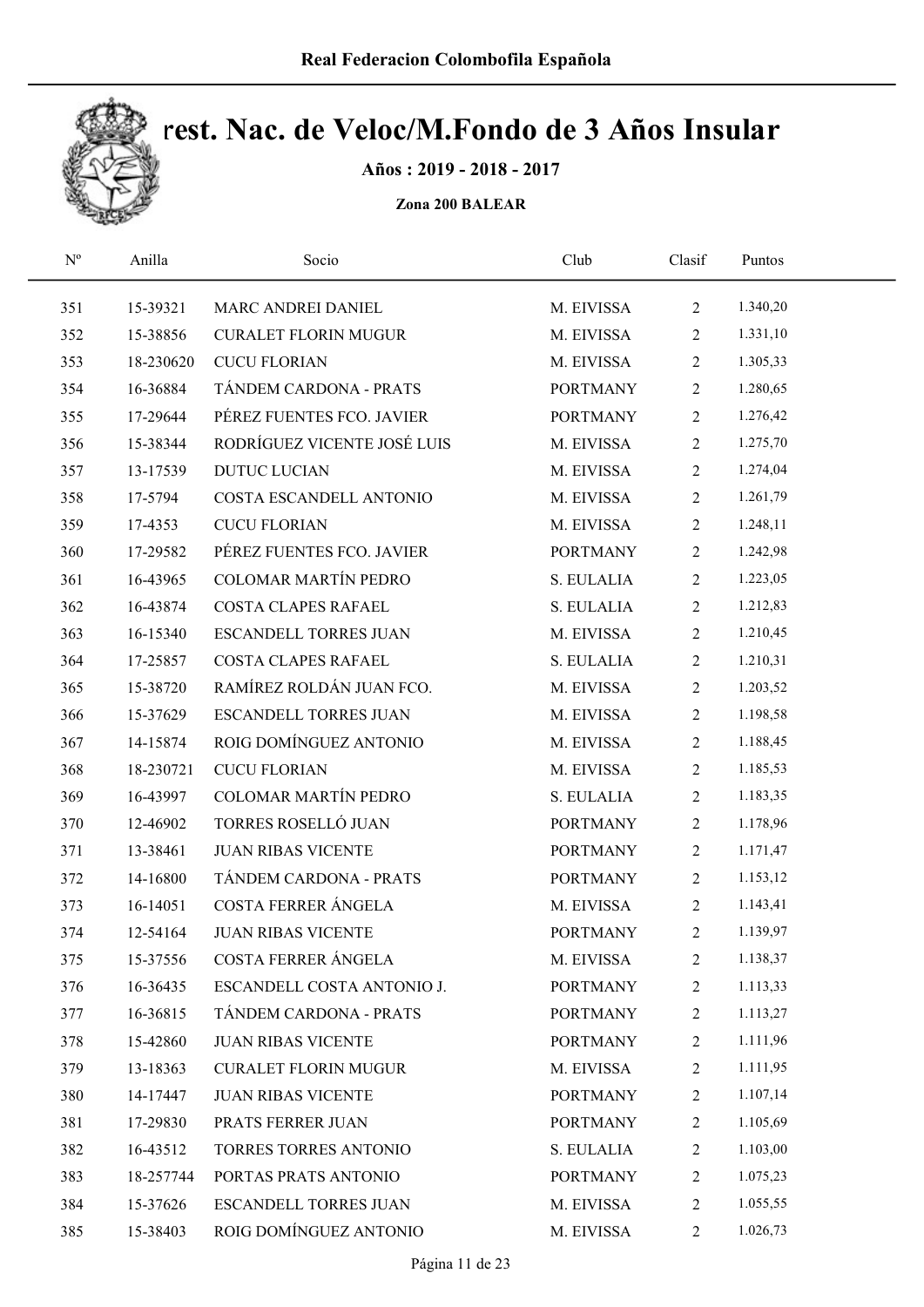

Años : 2019 - 2018 - 2017

| $\mathbf{N}^{\mathrm{o}}$ | Anilla    | Socio                            | Club            | Clasif         | Puntos   |  |
|---------------------------|-----------|----------------------------------|-----------------|----------------|----------|--|
| 386                       | 16-36068  | <b>RIBAS RIBAS DANIEL</b>        | <b>PORTMANY</b> | $\overline{2}$ | 1.016,24 |  |
| 387                       | 17-29622  | PÉREZ FUENTES FCO. JAVIER        | <b>PORTMANY</b> | 2              | 1.004,31 |  |
| 388                       | 17-25836  | COSTA CLAPES RAFAEL              | S. EULALIA      | $\overline{2}$ | 997,66   |  |
| 389                       | 15-40651  | TÁNDEM ANTONIO - CAROLINA FERRER | S. EULALIA      | 2              | 901,65   |  |
| 390                       | 13-37878  | PÉREZ FUENTES FCO. JAVIER        | <b>PORTMANY</b> | $\overline{2}$ | 880,44   |  |
| 391                       | 15-38129  | VALERO TORRES GERMÁN             | M. EIVISSA      | $\overline{2}$ | 874,09   |  |
| 392                       | 14-15927  | <b>CUCU FLORIAN</b>              | M. EIVISSA      | $\overline{2}$ | 864,11   |  |
| 393                       | 12-54266  | <b>JUAN RIBAS VICENTE</b>        | <b>PORTMANY</b> | $\overline{2}$ | 842,21   |  |
| 394                       | 17-25738  | COSTA CLAPES RAFAEL              | S. EULALIA      | $\overline{2}$ | 841,97   |  |
| 395                       | 16-15803  | VALERO TORRES GERMÁN             | M. EIVISSA      | $\overline{2}$ | 793,33   |  |
| 396                       | 14-15929  | <b>CUCU FLORIAN</b>              | M. EIVISSA      | $\overline{2}$ | 764,37   |  |
| 397                       | 17-29642  | PÉREZ FUENTES FCO. JAVIER        | <b>PORTMANY</b> | $\overline{2}$ | 699,60   |  |
| 398                       | 15-37559  | COSTA FERRER ÁNGELA              | M. EIVISSA      | $\overline{2}$ | 672,86   |  |
| 399                       | 18-257703 | PORTAS PRATS ANTONIO             | <b>PORTMANY</b> | $\overline{2}$ | 656,85   |  |
| 400                       | 13-17642  | <b>TORRES GRIVE JUAN</b>         | M. EIVISSA      | $\overline{2}$ | 583,28   |  |
| 401                       | 17-25681  | COSTA CLAPES RAFAEL              | S. EULALIA      | 2              | 580,30   |  |
| 402                       | 15-39850  | COSTA CLAPES RAFAEL              | S. EULALIA      | $\overline{2}$ | 566,85   |  |
| 403                       | 16-43326  | TUR GARCÍA JOSÉ                  | S. EULALIA      | $\overline{2}$ | 503,73   |  |
| 404                       | 15-38275  | CATALIN TOADER SOANCA            | M. EIVISSA      | $\overline{2}$ | 452,24   |  |
| 405                       | $17 - 14$ | TORRES TORRES ANTONIO            | S. EULALIA      | $\mathbf{1}$   | 1.000,00 |  |
| 406                       | $17 - 51$ | TORRES TORRES ANTONIO            | S. EULALIA      | $\mathbf{1}$   | 999,76   |  |
| 407                       | 15-43046  | PRATS FERRER JUAN                | <b>PORTMANY</b> | $\mathbf{1}$   | 999,58   |  |
| 408                       | 16-36014  | RIBAS RIBAS DANIEL               | <b>PORTMANY</b> | $\mathbf{1}$   | 999,44   |  |
| 409                       | 15-43045  | PRATS FERRER JUAN                | <b>PORTMANY</b> | 1              | 997,29   |  |
| 410                       | 15-38365  | RODRÍGUEZ VICENTE JOSÉ LUIS      | M. EIVISSA      | 1              | 993,16   |  |
| 411                       | 17-5684   | RODRÍGUEZ VICENTE JOSÉ LUIS      | M. EIVISSA      | 1              | 990,49   |  |
| 412                       | 13-39700  | TÁNDEM ANTONIO - CAROLINA FERRER | S. EULALIA      | 1              | 986,14   |  |
| 413                       | 16-43197  | RAMÍREZ ROLDÁN JUAN FCO.         | M. EIVISSA      | 1              | 979,38   |  |
| 414                       | 16-15584  | <b>DUTUC LUCIAN</b>              | M. EIVISSA      | 1              | 976,93   |  |
| 415                       | 16-43192  | RAMÍREZ ROLDÁN JUAN FCO.         | M. EIVISSA      | 1              | 976,48   |  |
| 416                       | 15-39309  | MARC ANDREI DANIEL               | M. EIVISSA      | 1              | 976,17   |  |
| 417                       | 16-14816  | TORRES MARÍ VICENTE              | M. EIVISSA      | 1              | 974,73   |  |
| 418                       | 16-15932  | PRATS TORRES MIGUEL ÁNGEL        | M. EIVISSA      | 1              | 974,70   |  |
| 419                       | 16-43193  | RAMÍREZ ROLDÁN JUAN FCO.         | M. EIVISSA      | 1              | 974,17   |  |
| 420                       | 11-57480  | CATALIN TOADER SOANCA            | M. EIVISSA      | $\mathbf{1}$   | 973,26   |  |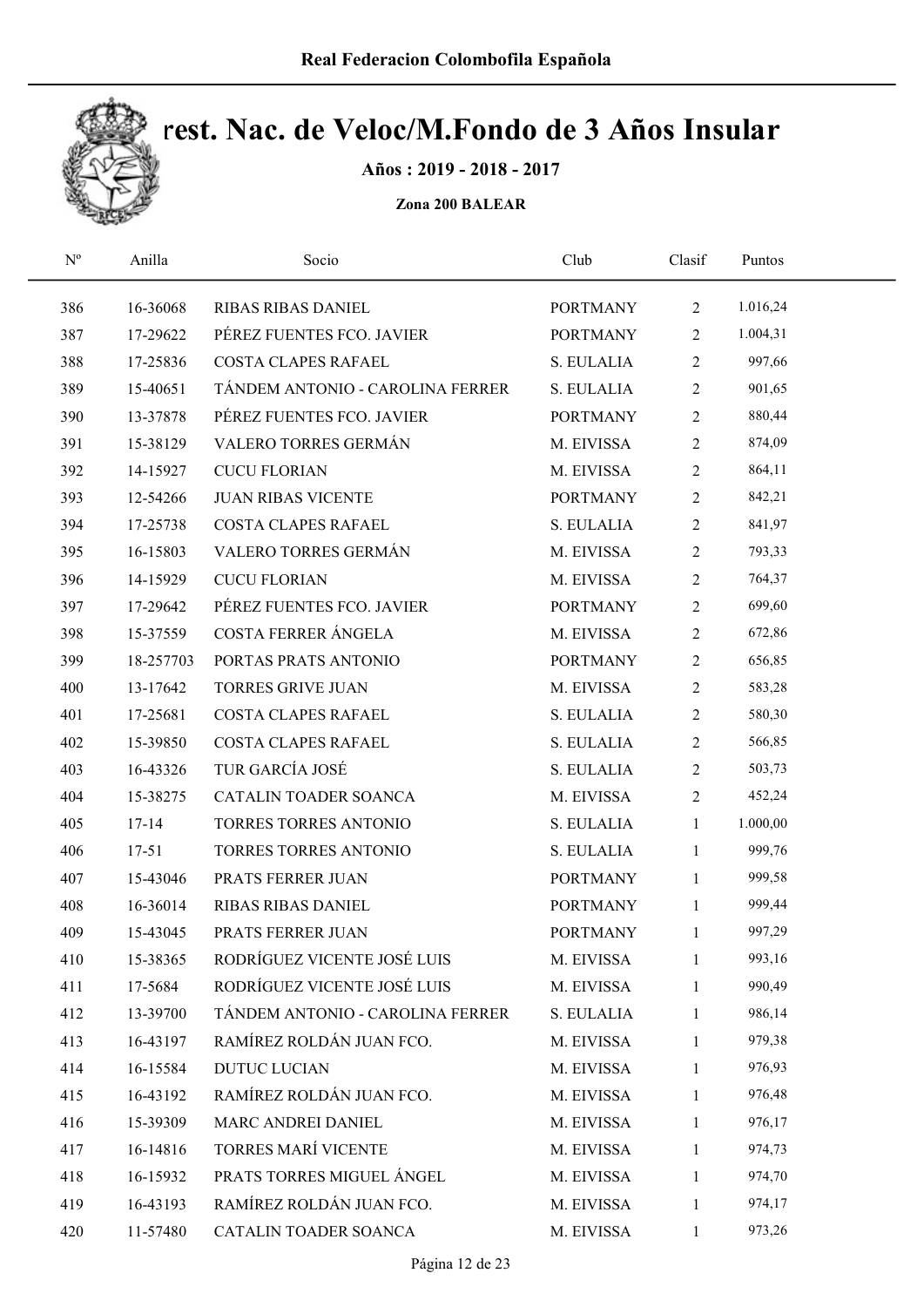

Años : 2019 - 2018 - 2017

| $\mathbf{N}^{\text{o}}$ | Anilla    | Socio                            | Club            | Clasif       | Puntos |  |
|-------------------------|-----------|----------------------------------|-----------------|--------------|--------|--|
| 421                     | 14-17061  | TÁNDEM RAMÓN RIBAS - FIONA       | <b>PORTMANY</b> | $\mathbf{1}$ | 971,77 |  |
| 422                     | 18-257105 | CIORNEY FLORIN PETRU             | <b>PORTMANY</b> | $\mathbf{1}$ | 971,22 |  |
| 423                     | 17-24928  | OLMEDO UCENDA IGNACIO            | S. EULALIA      | $\mathbf{1}$ | 967,73 |  |
| 424                     | 17-99     | TORRES TORRES ANTONIO            | S. EULALIA      | $\mathbf{1}$ | 964,21 |  |
| 425                     | 12-46796  | TÁNDEM CARDONA - PRATS           | <b>PORTMANY</b> | $\mathbf{1}$ | 964,11 |  |
| 426                     | 17-5414   | VALERO TORRES GERMÁN             | M. EIVISSA      | $\mathbf{1}$ | 963,64 |  |
| 427                     | 16-43598  | TORRES TORRES ANTONIO            | S. EULALIA      | $\mathbf{1}$ | 960,33 |  |
| 428                     | 15-38241  | CATALIN TOADER SOANCA            | M. EIVISSA      | $\mathbf{1}$ | 960,24 |  |
| 429                     | 17-29284  | TÁNDEM CARDONA - PRATS           | <b>PORTMANY</b> | $\mathbf{1}$ | 959,88 |  |
| 430                     | 14-63766  | <b>DUTUC LUCIAN</b>              | M. EIVISSA      | $\mathbf{1}$ | 959,48 |  |
| 431                     | 17-29950  | TÁNDEM CARDONA - PRATS           | <b>PORTMANY</b> | $\mathbf{1}$ | 959,42 |  |
| 432                     | 14-47927  | DIMITRIN GEORGIEV SALVKOV        | <b>PORTMANY</b> | $\mathbf{1}$ | 957,25 |  |
| 433                     | 17-30043  | RIBAS RIBAS DANIEL               | <b>PORTMANY</b> | $\mathbf{1}$ | 957,17 |  |
| 434                     | 16-36016  | RIBAS RIBAS DANIEL               | <b>PORTMANY</b> | $\mathbf{1}$ | 957,03 |  |
| 435                     | 16-13818  | CATALIN TOADER SOANCA            | M. EIVISSA      | $\mathbf{1}$ | 956,76 |  |
| 436                     | 17-4927   | <b>TORRES RIERA JOSÉ</b>         | M. EIVISSA      | $\mathbf{1}$ | 956,34 |  |
| 437                     | 16-14576  | <b>TORRES RIERA JOSÉ</b>         | M. EIVISSA      | $\mathbf{1}$ | 955,95 |  |
| 438                     | 17-29841  | PRATS FERRER JUAN                | <b>PORTMANY</b> | $\mathbf{1}$ | 954,53 |  |
| 439                     | 16-36074  | <b>RIBAS RIBAS DANIEL</b>        | <b>PORTMANY</b> | $\mathbf{1}$ | 954,41 |  |
| 440                     | 17-25909  | RODRÍGUEZ VICENTE JOSÉ LUIS      | M. EIVISSA      | $\mathbf{1}$ | 953,09 |  |
| 441                     | 17-29351  | <b>JUAN RIBAS VICENTE</b>        | <b>PORTMANY</b> | $\mathbf{1}$ | 952,00 |  |
| 442                     | 17-3861   | <b>TORRES GRIVE JUAN</b>         | M. EIVISSA      | $\mathbf{1}$ | 951,93 |  |
| 443                     | 13-18314  | CIORNEY FLORIN PETRU             | <b>PORTMANY</b> | $\mathbf{1}$ | 951,81 |  |
| 444                     | 16-265220 | <b>JUAN RIBAS VICENTE</b>        | <b>PORTMANY</b> | $\mathbf{1}$ | 950,05 |  |
| 445                     | 17-4100   | <b>DUTUC LUCIAN</b>              | M. EIVISSA      | 1            | 950,01 |  |
| 446                     | 15-40711  | TÁNDEM ANTONIO - CAROLINA FERRER | S. EULALIA      | $\mathbf{1}$ | 949,13 |  |
| 447                     | 15-40846  | TUR GARCÍA JOSÉ                  | S. EULALIA      | 1            | 948,28 |  |
| 448                     | 13-38208  | TÁNDEM RAMÓN PALAU               | <b>PORTMANY</b> | 1            | 948,15 |  |
| 449                     | 15-42456  | <b>RIBAS RIBAS DANIEL</b>        | <b>PORTMANY</b> | 1            | 947,53 |  |
| 450                     | 17-3738   | RAMÍREZ ROLDÁN JUAN FCO.         | M. EIVISSA      | 1            | 947,09 |  |
| 451                     | 15-43287  | TÁNDEM CARDONA - PRATS           | <b>PORTMANY</b> | $\mathbf{1}$ | 946,88 |  |
| 452                     | 17-25257  | TUR GARCÍA JOSÉ                  | S. EULALIA      | 1            | 946,73 |  |
| 453                     | 11-55567  | <b>TORRES GRIVE JUAN</b>         | M. EIVISSA      | $\mathbf{1}$ | 946,64 |  |
| 454                     | 16-14724  | CARDONA TORRES ANTONIO           | M. EIVISSA      | 1            | 946,62 |  |
| 455                     | 16-15732  | VALERO TORRES GERMÁN             | M. EIVISSA      | $\mathbf{1}$ | 946,28 |  |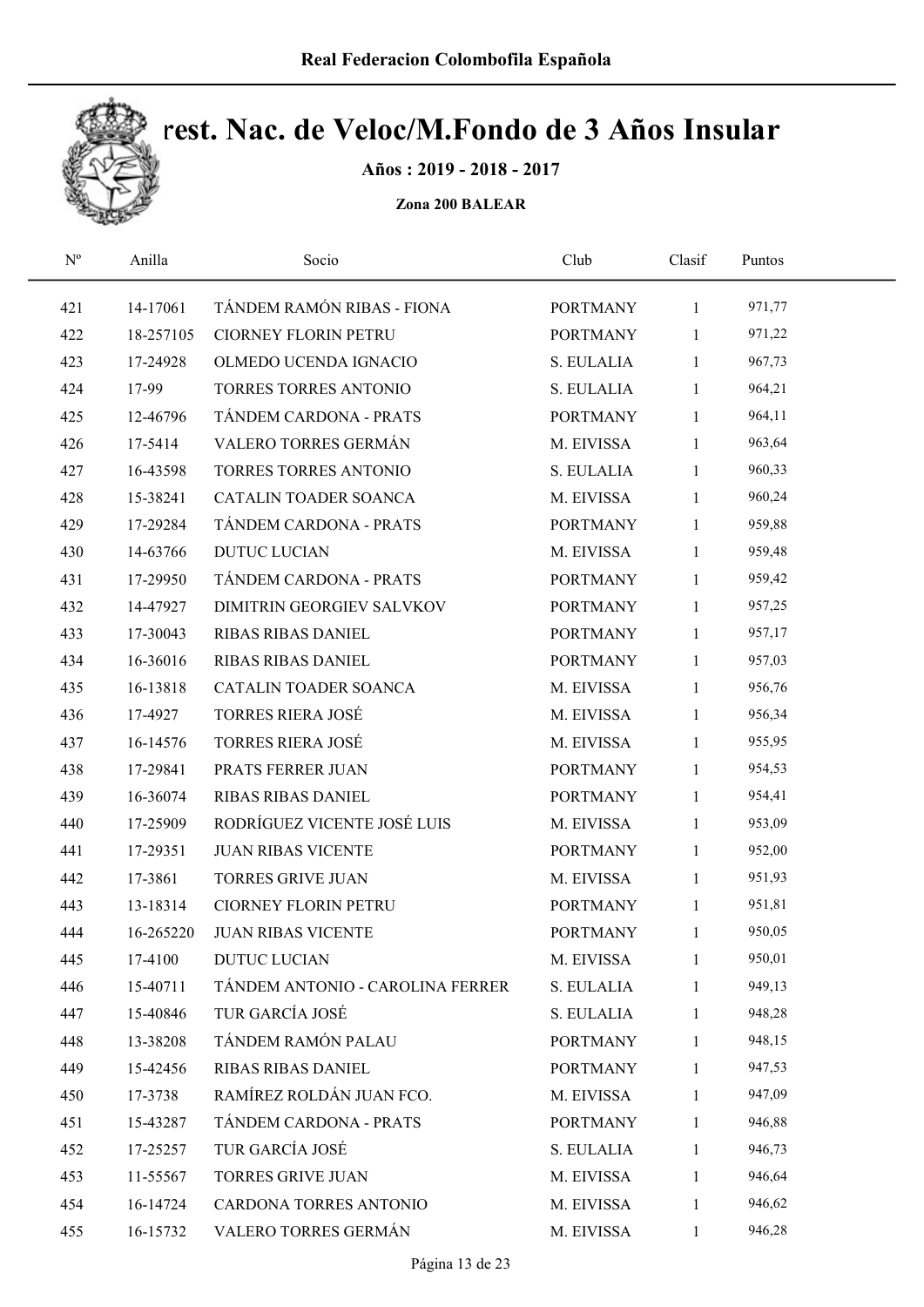

Años : 2019 - 2018 - 2017

| $\mathbf{N}^{\mathrm{o}}$ | Anilla    | Socio                            | Club            | Clasif       | Puntos |  |
|---------------------------|-----------|----------------------------------|-----------------|--------------|--------|--|
| 456                       | 15-40916  | TUR GARCÍA JOSÉ                  | S. EULALIA      | $\mathbf{1}$ | 945,45 |  |
| 457                       | 15-38216  | CATALIN TOADER SOANCA            | M. EIVISSA      | $\mathbf{1}$ | 945,31 |  |
| 458                       | 15-37694  | <b>ESCANDELL TORRES JUAN</b>     | M. EIVISSA      | 1            | 945,15 |  |
| 459                       | 16-35155  | TÁNDEM RAMÓN RIBAS - FIONA       | <b>PORTMANY</b> | $\mathbf{1}$ | 944,81 |  |
| 460                       | 15-38294  | CATALIN TOADER SOANCA            | M. EIVISSA      | $\mathbf{1}$ | 944,71 |  |
| 461                       | 16-43533  | TORRES TORRES ANTONIO            | S. EULALIA      | $\mathbf{1}$ | 944,32 |  |
| 462                       | 17-24930  | OLMEDO UCENDA IGNACIO            | S. EULALIA      | $\mathbf{1}$ | 943,37 |  |
| 463                       | 16-17676  | PLANELLS ROIG DOMINGO            | <b>PORTMANY</b> | $\mathbf{1}$ | 943,01 |  |
| 464                       | 17-4850   | <b>TORRES RIERA JOSÉ</b>         | M. EIVISSA      | $\mathbf{1}$ | 941,97 |  |
| 465                       | 18-230650 | <b>CUCU FLORIAN</b>              | M. EIVISSA      | $\mathbf{1}$ | 941,90 |  |
| 466                       | 15-38705  | RAMÍREZ ROLDÁN JUAN FCO.         | M. EIVISSA      | $\mathbf{1}$ | 941,57 |  |
| 467                       | 16-35755  | PRATS FERRER JUAN                | <b>PORTMANY</b> | $\mathbf{1}$ | 941,14 |  |
| 468                       | 16-15630  | MARC ANDREI DANIEL               | M. EIVISSA      | 1            | 941,05 |  |
| 469                       | 17-5578   | COSTA FERRER ÁNGELA              | M. EIVISSA      | $\mathbf{1}$ | 940,37 |  |
| 470                       | 14-16513  | PRATS FERRER JUAN                | <b>PORTMANY</b> | $\mathbf{1}$ | 940,25 |  |
| 471                       | 17-25631  | TÁNDEM ANTONIO - CAROLINA FERRER | S. EULALIA      | $\mathbf{1}$ | 939,96 |  |
| 472                       | 18-229429 | PIEDRA MANGAS RAFAEL             | M. EIVISSA      | 1            | 939,77 |  |
| 473                       | 17-48     | TORRES TORRES ANTONIO            | S. EULALIA      | $\mathbf{1}$ | 939,49 |  |
| 474                       | 17-5554   | COSTA FERRER ÁNGELA              | M. EIVISSA      | $\mathbf{1}$ | 939,35 |  |
| 475                       | 15-43224  | TÁNDEM CARDONA - PRATS           | <b>PORTMANY</b> | $\mathbf{1}$ | 939,06 |  |
| 476                       | 16-42813  | MARÍ JUAN VICENTE                | S. EULALIA      | $\mathbf{1}$ | 938,91 |  |
| 477                       | 16-13595  | <b>TORRES GRIVE JUAN</b>         | M. EIVISSA      | $\mathbf{1}$ | 938,37 |  |
| 478                       | 15-38951  | CARDONA TORRES ANTONIO           | M. EIVISSA      | $\mathbf{1}$ | 938,36 |  |
| 479                       | 14-15124  | RODRÍGUEZ VICENTE JOSÉ LUIS      | M. EIVISSA      | $\mathbf{1}$ | 937,64 |  |
| 480                       | 16-43685  | TÁNDEM ANTONIO - CAROLINA FERRER | S. EULALIA      | 1            | 937,25 |  |
| 481                       | 16-15582  | <b>DUTUC LUCIAN</b>              | M. EIVISSA      | 1            | 937,24 |  |
| 482                       | 16-14764  | TORRES MARÍ VICENTE              | M. EIVISSA      | 1            | 937,13 |  |
| 483                       | 14-15173  | RODRÍGUEZ VICENTE JOSÉ LUIS      | M. EIVISSA      | 1            | 936,72 |  |
| 484                       | 15-42599  | PORTAS PRATS ANTONIO             | <b>PORTMANY</b> | $\mathbf{1}$ | 936,59 |  |
| 485                       | 17-29806  | PRATS FERRER JUAN                | <b>PORTMANY</b> | $\mathbf{1}$ | 936,17 |  |
| 486                       | 16-15780  | VALERO TORRES GERMÁN             | M. EIVISSA      | 1            | 934,86 |  |
| 487                       | 18-251743 | RAMÍREZ ROLDÁN JUAN FCO.         | M. EIVISSA      | 1            | 934,74 |  |
| 488                       | 15-43056  | PRATS FERRER JUAN                | <b>PORTMANY</b> | 1            | 933,79 |  |
| 489                       | 16-35185  | TÁNDEM RAMÓN RIBAS - FIONA       | <b>PORTMANY</b> | 1            | 933,08 |  |
| 490                       | 15-42418  | RIBAS RIBAS DANIEL               | <b>PORTMANY</b> | $\mathbf{1}$ | 931,83 |  |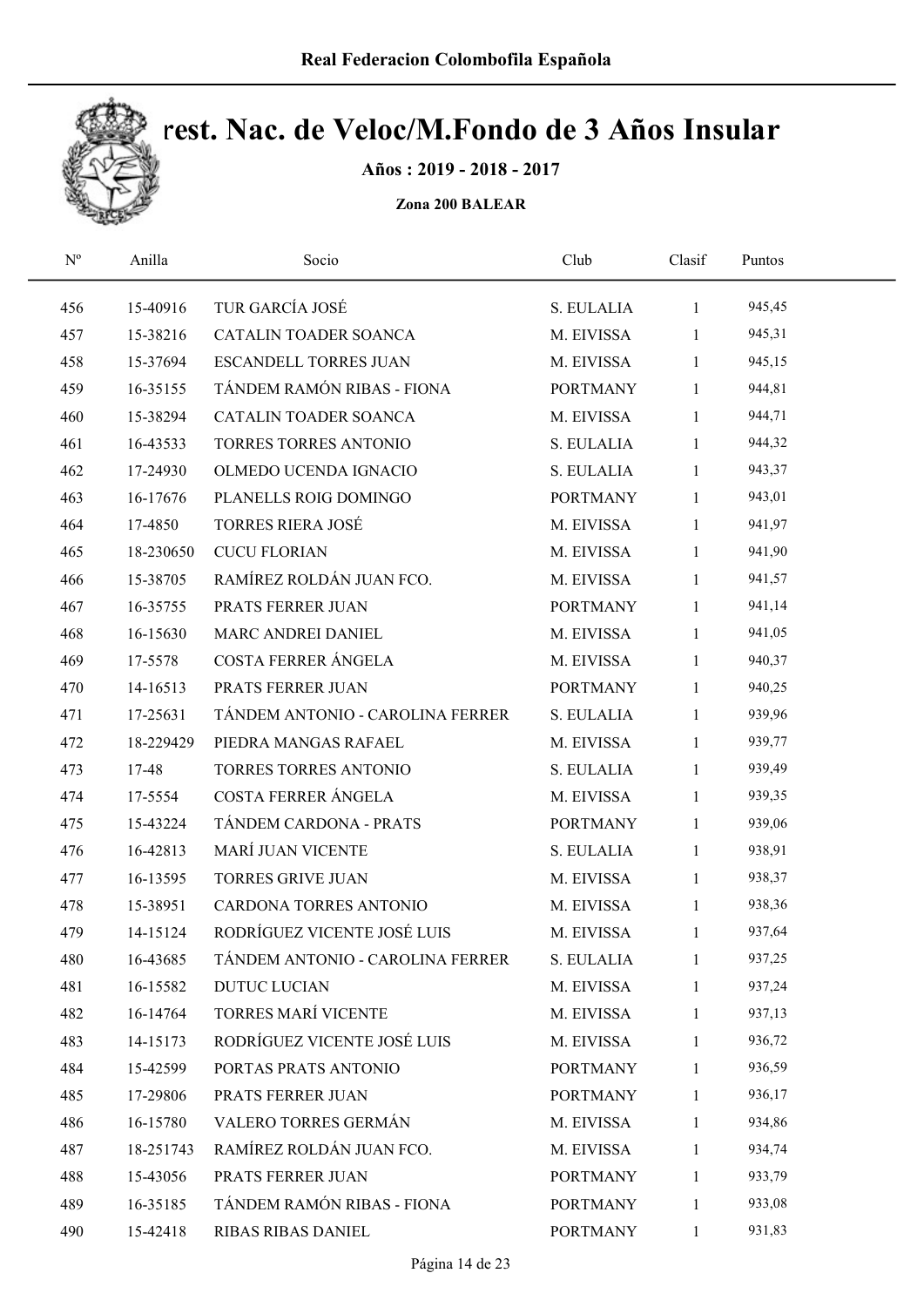

Años : 2019 - 2018 - 2017

| $\mathbf{N}^{\mathrm{o}}$ | Anilla    | Socio                        | Club            | Clasif       | Puntos |  |
|---------------------------|-----------|------------------------------|-----------------|--------------|--------|--|
| 491                       | 17-5918   | <b>ESCANDELL TORRES JUAN</b> | M. EIVISSA      | $\mathbf{1}$ | 931,55 |  |
| 492                       | 13-15427  | DIMITRIN GEORGIEV SALVKOV    | <b>PORTMANY</b> | $\mathbf{1}$ | 931,46 |  |
| 493                       | 14-14557  | <b>TORRES GRIVE JUAN</b>     | M. EIVISSA      | $\mathbf{1}$ | 931,16 |  |
| 494                       | 15-38402  | ROIG DOMÍNGUEZ ANTONIO       | M. EIVISSA      | 1            | 930,48 |  |
| 495                       | 17-5909   | <b>ESCANDELL TORRES JUAN</b> | M. EIVISSA      | 1            | 930,05 |  |
| 496                       | 17-25220  | TUR GARCÍA JOSÉ              | S. EULALIA      | 1            | 929,45 |  |
| 497                       | 16-43493  | VALERO TORRES GERMÁN         | M. EIVISSA      | 1            | 929,40 |  |
| 498                       | 17-30029  | <b>RIBAS RIBAS DANIEL</b>    | <b>PORTMANY</b> | $\mathbf{1}$ | 929,00 |  |
| 499                       | 15-42474  | RIBAS RIBAS DANIEL           | <b>PORTMANY</b> | 1            | 928,70 |  |
| 500                       | 13-39631  | <b>MARÍ JUAN VICENTE</b>     | S. EULALIA      | $\mathbf{1}$ | 928,55 |  |
| 501                       | 18-229403 | PIEDRA MANGAS RAFAEL         | M. EIVISSA      | 1            | 928,42 |  |
| 502                       | 15-43259  | TÁNDEM CARDONA - PRATS       | <b>PORTMANY</b> | $\mathbf{1}$ | 928,28 |  |
| 503                       | 16-35804  | DIMITRIN GEORGIEV SALVKOV    | <b>PORTMANY</b> | 1            | 928,23 |  |
| 504                       | 16-36032  | RIBAS RIBAS DANIEL           | <b>PORTMANY</b> | $\mathbf{1}$ | 927,75 |  |
| 505                       | 17-4961   | <b>TORRES RIERA JOSÉ</b>     | M. EIVISSA      | 1            | 927,63 |  |
| 506                       | 15-38481  | ROIG DOMÍNGUEZ ANTONIO       | M. EIVISSA      | 1            | 927,21 |  |
| 507                       | 18-229452 | PIEDRA MANGAS RAFAEL         | M. EIVISSA      | 1            | 927,02 |  |
| 508                       | 14-16582  | <b>JUAN RIBAS VICENTE</b>    | <b>PORTMANY</b> | $\mathbf{1}$ | 925,92 |  |
| 509                       | 14-15175  | RODRÍGUEZ VICENTE JOSÉ LUIS  | M. EIVISSA      | 1            | 925,88 |  |
| 510                       | 16-39408  | <b>CIORNEY FLORIN PETRU</b>  | <b>PORTMANY</b> | 1            | 925,87 |  |
| 511                       | 17-5977   | <b>ESCANDELL TORRES JUAN</b> | M. EIVISSA      | $\mathbf{1}$ | 925,84 |  |
| 512                       | 14-15143  | RODRÍGUEZ VICENTE JOSÉ LUIS  | M. EIVISSA      | $\mathbf{1}$ | 925,74 |  |
| 513                       | 16-14123  | RODRÍGUEZ VICENTE JOSÉ LUIS  | M. EIVISSA      | $\mathbf{1}$ | 925,59 |  |
| 514                       | 16-14530  | <b>TORRES RIERA JOSÉ</b>     | M. EIVISSA      | $\mathbf{1}$ | 925,16 |  |
| 515                       | 17-29442  | TÁNDEM RAMÓN PALAU           | <b>PORTMANY</b> | 1            | 924,94 |  |
| 516                       | 15-37998  | PRATS TORRES MIGUEL ÁNGEL    | M. EIVISSA      | 1            | 924,76 |  |
| 517                       | 15-38824  | <b>CURALET FLORIN MUGUR</b>  | M. EIVISSA      | $\mathbf{1}$ | 924,08 |  |
| 518                       | 17-5967   | ESCANDELL TORRES JUAN        | M. EIVISSA      | 1            | 923,66 |  |
| 519                       | 14-18966  | <b>COLOMAR MARTÍN PEDRO</b>  | S. EULALIA      | 1            | 923,40 |  |
| 520                       | 12-53563  | ESCANDELL COSTA ANTONIO J.   | <b>PORTMANY</b> | $\mathbf{1}$ | 921,82 |  |
| 521                       | 18-230255 | TORRES MARÍ VICENTE          | M. EIVISSA      | 1            | 920,90 |  |
| 522                       | 14-15132  | RODRÍGUEZ VICENTE JOSÉ LUIS  | M. EIVISSA      | 1            | 920,56 |  |
| 523                       | 15-39176  | TORRES MARÍ VICENTE          | M. EIVISSA      | $\mathbf{1}$ | 919,68 |  |
| 524                       | 12-39122  | TORRES ROSELLÓ JUAN          | <b>PORTMANY</b> | 1            | 919,48 |  |
| 525                       | 16-3777   | CARDONA TORRES ANTONIO       | M. EIVISSA      | $\mathbf{1}$ | 919,38 |  |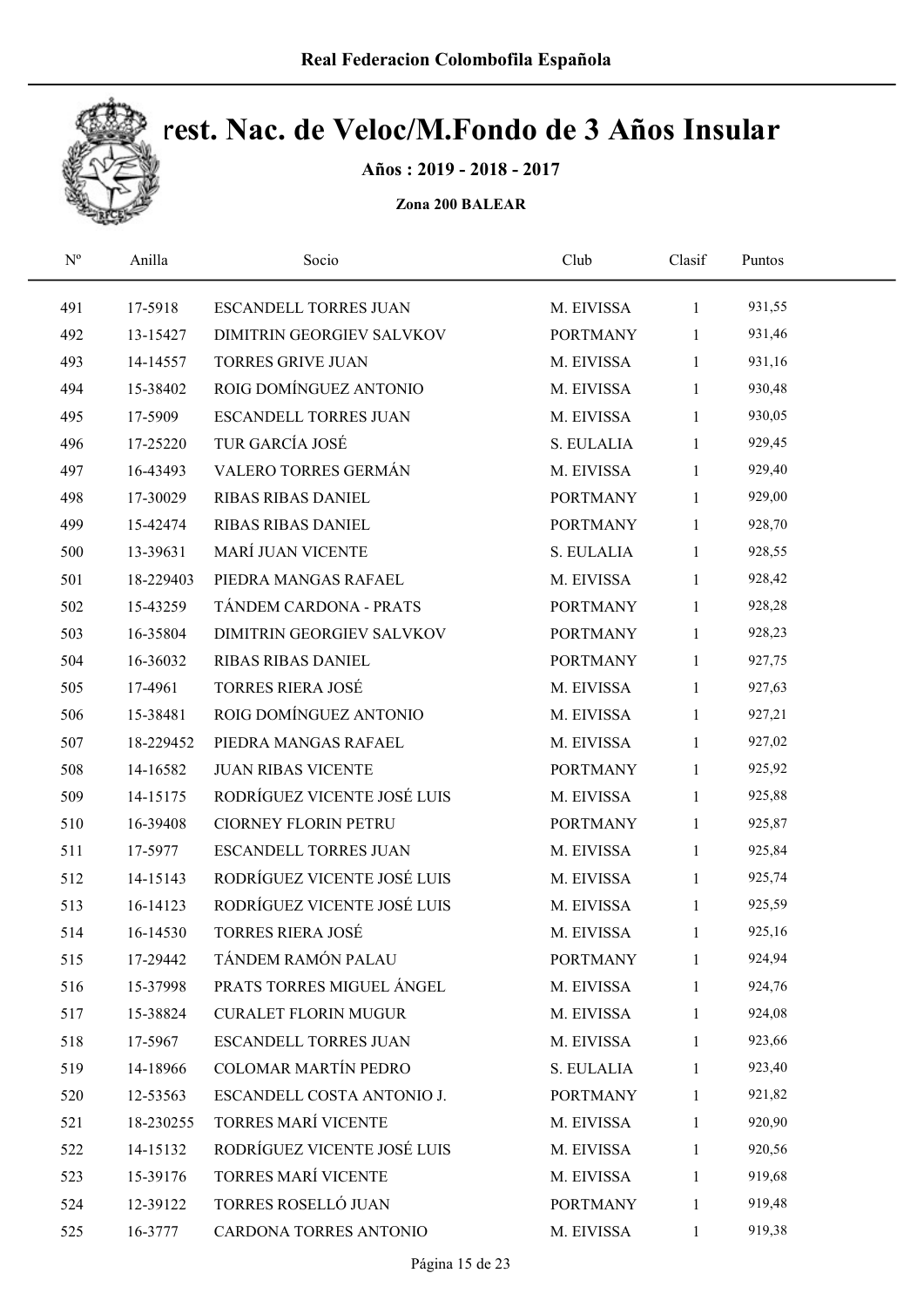

Años : 2019 - 2018 - 2017

| $\mathbf{N}^{\mathrm{o}}$ | Anilla    | Socio                            | Club            | Clasif       | Puntos |  |
|---------------------------|-----------|----------------------------------|-----------------|--------------|--------|--|
| 526                       | 14-16609  | PRATS FERRER JUAN                | <b>PORTMANY</b> | $\mathbf{1}$ | 919,37 |  |
| 527                       | 16-15234  | <b>ESCANDELL TORRES JUAN</b>     | M. EIVISSA      | $\mathbf{1}$ | 918,58 |  |
| 528                       | 15-40803  | TUR GARCÍA JOSÉ                  | S. EULALIA      | 1            | 917,71 |  |
| 529                       | 15-42706  | DIMITRIN GEORGIEV SALVKOV        | <b>PORTMANY</b> | 1            | 917,10 |  |
| 530                       | 15-39250  | MARC ANDREI DANIEL               | M. EIVISSA      | $\mathbf{1}$ | 917,08 |  |
| 531                       | 12-60861  | TUR GARCÍA JOSÉ                  | S. EULALIA      | $\mathbf{1}$ | 916,25 |  |
| 532                       | 17-3720   | RAMÍREZ ROLDÁN JUAN FCO.         | M. EIVISSA      | $\mathbf{1}$ | 915,62 |  |
| 533                       | 16-43297  | TUR GARCÍA JOSÉ                  | S. EULALIA      | $\mathbf{1}$ | 915,40 |  |
| 534                       | 17-3936   | PRATS TORRES MIGUEL ÁNGEL        | M. EIVISSA      | $\mathbf{1}$ | 915,11 |  |
| 535                       | 16-14025  | COSTA FERRER ÁNGELA              | M. EIVISSA      | $\mathbf{1}$ | 914,77 |  |
| 536                       | 15-40200  | MARÍ JUAN VICENTE                | S. EULALIA      | $\mathbf{1}$ | 914,09 |  |
| 537                       | 16-14020  | COSTA FERRER ÁNGELA              | M. EIVISSA      | $\mathbf{1}$ | 913,39 |  |
| 538                       | 15-40699  | TÁNDEM ANTONIO - CAROLINA FERRER | S. EULALIA      | 1            | 913,20 |  |
| 539                       | 15-42457  | RIBAS RIBAS DANIEL               | <b>PORTMANY</b> | $\mathbf{1}$ | 912,52 |  |
| 540                       | 18-230993 | <b>TORRES GRIVE JUAN</b>         | M. EIVISSA      | $\mathbf{1}$ | 911,61 |  |
| 541                       | 16-14180  | RODRÍGUEZ VICENTE JOSÉ LUIS      | M. EIVISSA      | 1            | 911,10 |  |
| 542                       | 16-42903  | CATALIN TOADER SOANCA            | M. EIVISSA      | 1            | 911,00 |  |
| 543                       | 15-40418  | COLOMAR MARTÍN PEDRO             | S. EULALIA      | $\mathbf{1}$ | 910,95 |  |
| 544                       | 17-3853   | <b>TORRES GRIVE JUAN</b>         | M. EIVISSA      | $\mathbf{1}$ | 910,22 |  |
| 545                       | 15-39842  | COSTA CLAPES RAFAEL              | S. EULALIA      | 1            | 910,19 |  |
| 546                       | 18-229421 | PIEDRA MANGAS RAFAEL             | M. EIVISSA      | $\mathbf{1}$ | 909,33 |  |
| 547                       | 17-14683  | PIEDRA MANGAS RAFAEL             | M. EIVISSA      | $\mathbf{1}$ | 907,79 |  |
| 548                       | 16-43445  | PIEDRA MANGAS RAFAEL             | M. EIVISSA      | $\mathbf{1}$ | 906,01 |  |
| 549                       | 16-15816  | VALERO TORRES GERMÁN             | M. EIVISSA      | $\mathbf{1}$ | 904,58 |  |
| 550                       | 15-42477  | <b>RIBAS RIBAS DANIEL</b>        | <b>PORTMANY</b> | $\mathbf{1}$ | 903,88 |  |
| 551                       | 15-39153  | <b>TORRES MARÍ VICENTE</b>       | M. EIVISSA      | $\mathbf{1}$ | 903,47 |  |
| 552                       | 16-43411  | PIEDRA MANGAS RAFAEL             | M. EIVISSA      | 1            | 903,46 |  |
| 553                       | 16-14619  | CARDONA TORRES ANTONIO           | M. EIVISSA      | 1            | 903,40 |  |
| 554                       | 17-24972  | <b>MARÍ JUAN VICENTE</b>         | S. EULALIA      | 1            | 903,04 |  |
| 555                       | 12-53881  | <b>ESCANDELL TORRES JUAN</b>     | M. EIVISSA      | 1            | 902,69 |  |
| 556                       | 18-256521 | PRATS FERRER JUAN                | <b>PORTMANY</b> | 1            | 902,43 |  |
| 557                       | 13-17651  | TORRES GRIVE JUAN                | M. EIVISSA      | 1            | 902,38 |  |
| 558                       | 15-39467  | <b>DUTUC LUCIAN</b>              | M. EIVISSA      | 1            | 902,27 |  |
| 559                       | 16-36619  | HARRACHI MUSTAFA                 | <b>PORTMANY</b> | 1            | 902,26 |  |
| 560                       | 17-4442   | PIEDRA MANGAS RAFAEL             | M. EIVISSA      | $\mathbf{1}$ | 901,95 |  |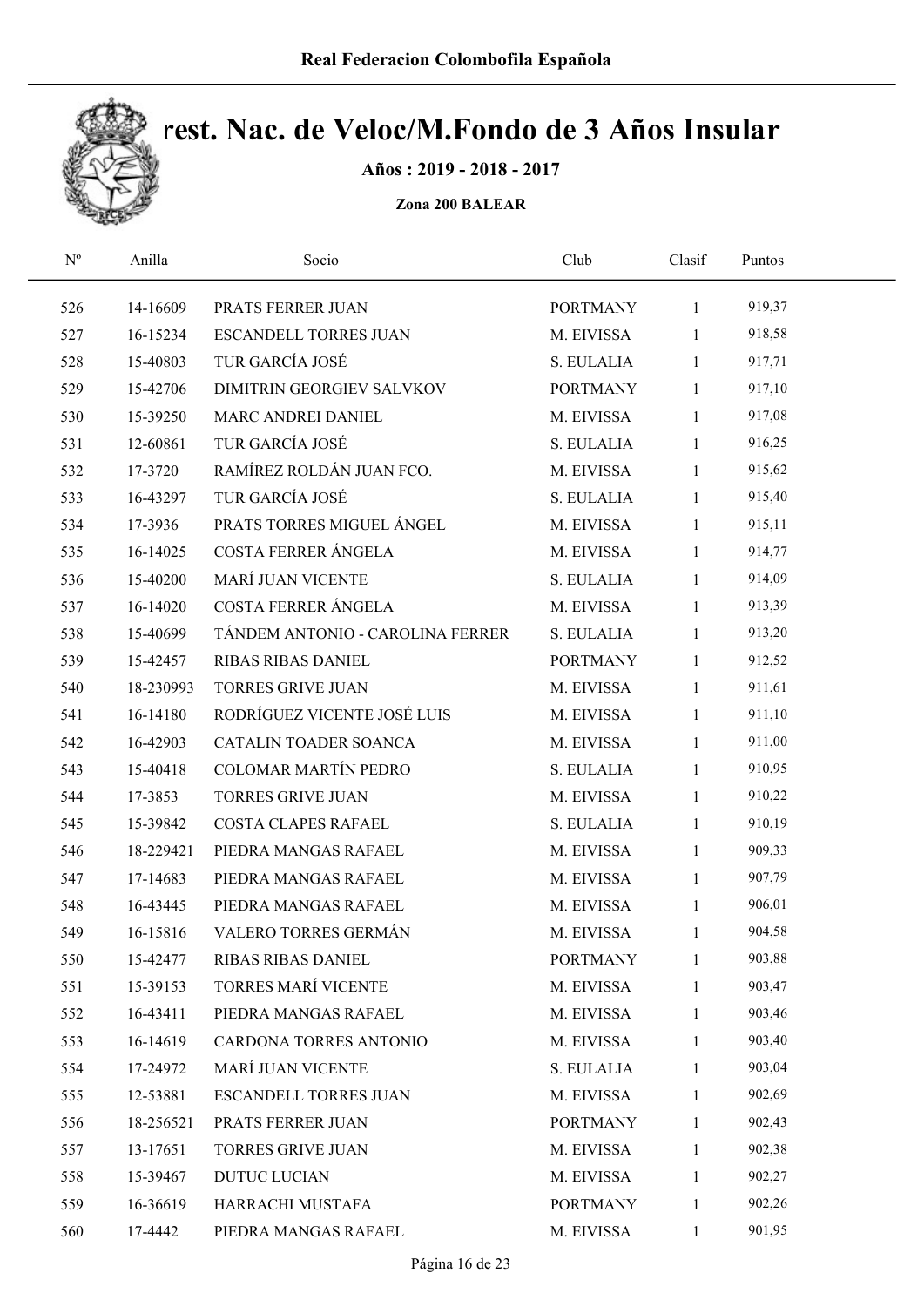

Años : 2019 - 2018 - 2017

| $\mathrm{N}^{\rm o}$ | Anilla    | Socio                            | Club            | Clasif       | Puntos |  |
|----------------------|-----------|----------------------------------|-----------------|--------------|--------|--|
| 561                  | 18-230132 | VALERO TORRES GERMÁN             | M. EIVISSA      | $\mathbf{1}$ | 899,88 |  |
| 562                  | 18-229770 | RAMÍREZ ROLDÁN JUAN FCO.         | M. EIVISSA      | $\mathbf{1}$ | 899,41 |  |
| 563                  | 17-5889   | <b>ESCANDELL TORRES JUAN</b>     | M. EIVISSA      | $\mathbf{1}$ | 899,04 |  |
| 564                  | 17-4957   | <b>TORRES RIERA JOSÉ</b>         | M. EIVISSA      | 1            | 898,94 |  |
| 565                  | 18-251707 | <b>TORRES GRIVE JUAN</b>         | M. EIVISSA      | $\mathbf{1}$ | 898,85 |  |
| 566                  | 15-37721  | <b>ESCANDELL TORRES JUAN</b>     | M. EIVISSA      | $\mathbf{1}$ | 898,62 |  |
| 567                  | 12-54642  | CATALIN TOADER SOANCA            | M. EIVISSA      | $\mathbf{1}$ | 898,25 |  |
| 568                  | 17-30038  | RIBAS RIBAS DANIEL               | <b>PORTMANY</b> | $\mathbf{1}$ | 898,19 |  |
| 569                  | 16-35801  | DIMITRIN GEORGIEV SALVKOV        | <b>PORTMANY</b> | 1            | 898,10 |  |
| 570                  | 16-14480  | <b>TORRES RIERA JOSÉ</b>         | M. EIVISSA      | $\mathbf{1}$ | 896,81 |  |
| 571                  | 14-17350  | <b>RIBAS RIBAS DANIEL</b>        | <b>PORTMANY</b> | $\mathbf{1}$ | 896,78 |  |
| 572                  | 17-25770  | TÁNDEM ANTONIO - CAROLINA FERRER | S. EULALIA      | $\mathbf{1}$ | 895,63 |  |
| 573                  | 17-5147   | PLANELLS ROIG DOMINGO            | <b>PORTMANY</b> | 1            | 894,78 |  |
| 574                  | 16-15797  | VALERO TORRES GERMÁN             | M. EIVISSA      | 1            | 894,47 |  |
| 575                  | 03-142650 | PLANELLS ROIG DOMINGO            | <b>PORTMANY</b> | 1            | 894,20 |  |
| 576                  | 15-39214  | TORRES MARÍ VICENTE              | M. EIVISSA      | $\mathbf{1}$ | 894,03 |  |
| 577                  | 18-230223 | CARDONA TORRES ANTONIO           | M. EIVISSA      | 1            | 894,01 |  |
| 578                  | 18-230723 | <b>CUCU FLORIAN</b>              | M. EIVISSA      | $\mathbf{1}$ | 892,33 |  |
| 579                  | 17-5716   | COSTA ESCANDELL ANTONIO          | M. EIVISSA      | $\mathbf{1}$ | 892,30 |  |
| 580                  | 15-37596  | COSTA FERRER ÁNGELA              | M. EIVISSA      | $\mathbf{1}$ | 891,67 |  |
| 581                  | 14-45410  | DIMITRIN GEORGIEV SALVKOV        | <b>PORTMANY</b> | $\mathbf{1}$ | 891,24 |  |
| 582                  | 17-29746  | PRATS FERRER JUAN                | <b>PORTMANY</b> | $\mathbf{1}$ | 890,97 |  |
| 583                  | 16-15537  | <b>DUTUC LUCIAN</b>              | M. EIVISSA      | $\mathbf{1}$ | 890,59 |  |
| 584                  | 17-5515   | VALERO TORRES GERMÁN             | M. EIVISSA      | $\mathbf{1}$ | 890,06 |  |
| 585                  | 15-37945  | PRATS TORRES MIGUEL ÁNGEL        | M. EIVISSA      | 1            | 890,01 |  |
| 586                  | 15-42557  | PORTAS PRATS ANTONIO             | <b>PORTMANY</b> | 1            | 889,14 |  |
| 587                  | 16-36721  | TÁNDEM CARDONA - PRATS           | <b>PORTMANY</b> | 1            | 888,86 |  |
| 588                  | 17-5699   | RODRÍGUEZ VICENTE JOSÉ LUIS      | M. EIVISSA      | 1            | 888,05 |  |
| 589                  | 16-35683  | PRATS FERRER JUAN                | <b>PORTMANY</b> | $\mathbf{1}$ | 887,99 |  |
| 590                  | 16-36429  | ESCANDELL COSTA ANTONIO J.       | <b>PORTMANY</b> | $\mathbf{1}$ | 886,80 |  |
| 591                  | 16-15227  | ESCANDELL TORRES JUAN            | M. EIVISSA      | 1            | 886,34 |  |
| 592                  | 16-15278  | ESCANDELL TORRES JUAN            | M. EIVISSA      | 1            | 885,83 |  |
| 593                  | 16-36466  | ESCANDELL COSTA ANTONIO J.       | <b>PORTMANY</b> | $\mathbf{1}$ | 885,58 |  |
| 594                  | 17-4646   | CARDONA TORRES ANTONIO           | M. EIVISSA      | 1            | 885,05 |  |
| 595                  | 16-36738  | TÁNDEM CARDONA - PRATS           | <b>PORTMANY</b> | $\mathbf{1}$ | 884,62 |  |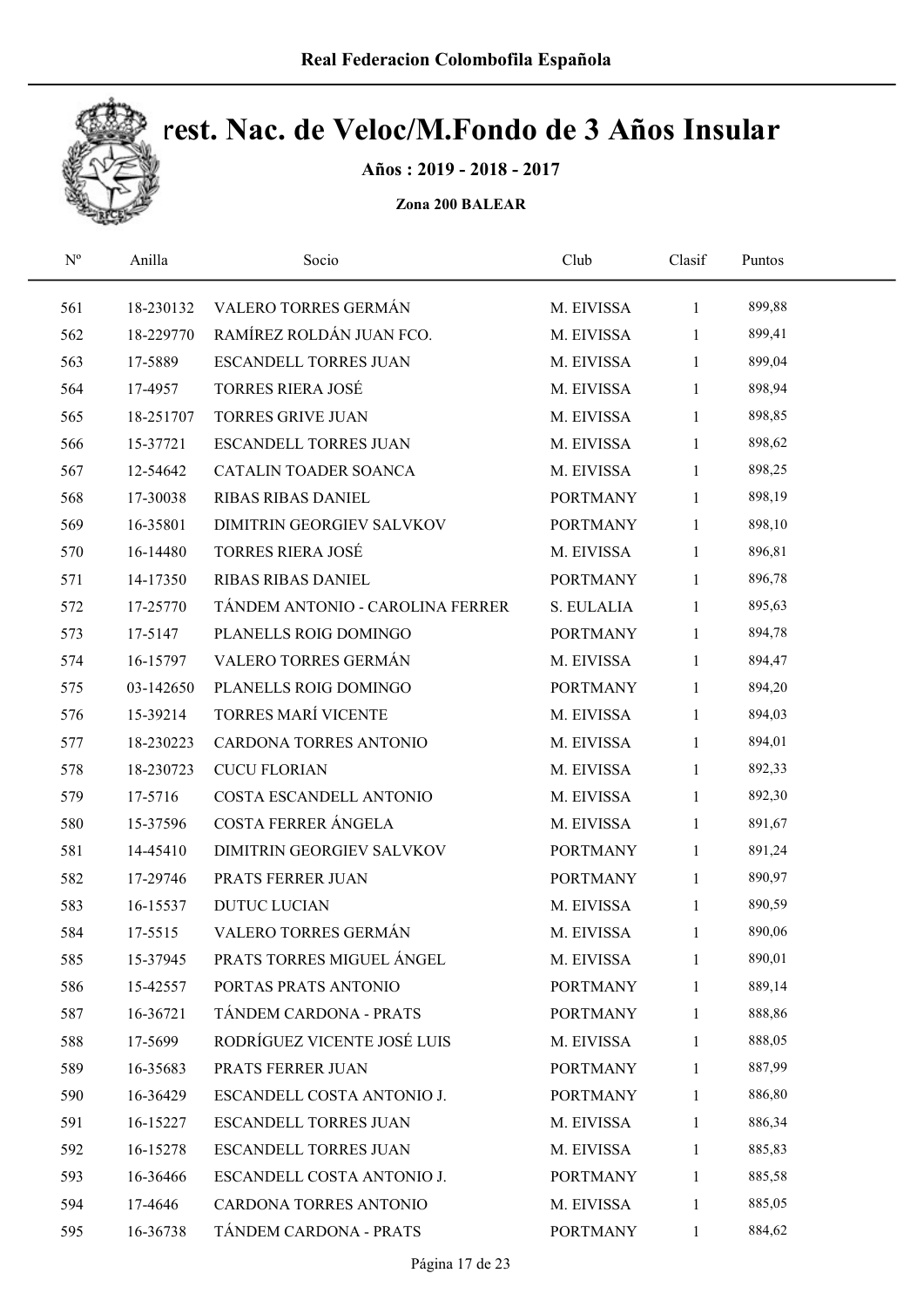

Años : 2019 - 2018 - 2017

| $\mathbf{N}^{\text{o}}$ | Anilla    | Socio                            | Club            | Clasif       | Puntos |  |
|-------------------------|-----------|----------------------------------|-----------------|--------------|--------|--|
| 596                     | 15-41992  | TÁNDEM RAMÓN RIBAS - FIONA       | <b>PORTMANY</b> | $\mathbf{1}$ | 883,94 |  |
| 597                     | 17-5526   | COSTA FERRER ÁNGELA              | M. EIVISSA      | 1            | 883,46 |  |
| 598                     | 17-29420  | TÁNDEM RAMÓN PALAU               | <b>PORTMANY</b> | $\mathbf{1}$ | 882,87 |  |
| 599                     | 17-26084  | <b>COLOMAR MARTÍN PEDRO</b>      | S. EULALIA      | 1            | 882,13 |  |
| 600                     | 17-25900  | OLMEDO UCENDA IGNACIO            | S. EULALIA      | $\mathbf{1}$ | 881,79 |  |
| 601                     | 16-15236  | <b>ESCANDELL TORRES JUAN</b>     | M. EIVISSA      | 1            | 881,76 |  |
| 602                     | 17-29621  | PÉREZ FUENTES FCO. JAVIER        | <b>PORTMANY</b> | $\mathbf{1}$ | 880,85 |  |
| 603                     | 17-29243  | TORRES ROSELLÓ JUAN              | <b>PORTMANY</b> | $\mathbf{1}$ | 880,40 |  |
| 604                     | 17-3724   | RAMÍREZ ROLDÁN JUAN FCO.         | M. EIVISSA      | 1            | 880,29 |  |
| 605                     | 18-229751 | RAMÍREZ ROLDÁN JUAN FCO.         | M. EIVISSA      | $\mathbf{1}$ | 879,83 |  |
| 606                     | 16-42993  | TÁNDEM ANTONIO - CAROLINA FERRER | S. EULALIA      | 1            | 879,35 |  |
| 607                     | 15-38798  | RAMÍREZ ROLDÁN JUAN FCO.         | M. EIVISSA      | 1            | 877,03 |  |
| 608                     | 16-36191  | PLANELLS ROIG DOMINGO            | <b>PORTMANY</b> | 1            | 876,87 |  |
| 609                     | 15-42888  | <b>JUAN RIBAS VICENTE</b>        | <b>PORTMANY</b> | $\mathbf{1}$ | 876,42 |  |
| 610                     | 17-29934  | TÁNDEM CARDONA - PRATS           | <b>PORTMANY</b> | 1            | 876,04 |  |
| 611                     | 15-40936  | TUR GARCÍA JOSÉ                  | S. EULALIA      | $\mathbf{1}$ | 874,94 |  |
| 612                     | 16-43429  | PIEDRA MANGAS RAFAEL             | M. EIVISSA      | 1            | 874,18 |  |
| 613                     | 17-5682   | RODRÍGUEZ VICENTE JOSÉ LUIS      | M. EIVISSA      | $\mathbf{1}$ | 871,23 |  |
| 614                     | 17-5495   | VALERO TORRES GERMÁN             | M. EIVISSA      | $\mathbf{1}$ | 869,34 |  |
| 615                     | 17-5203   | PLANELLS ROIG DOMINGO            | <b>PORTMANY</b> | $\mathbf{1}$ | 869,29 |  |
| 616                     | 18-230647 | <b>CUCU FLORIAN</b>              | M. EIVISSA      | $\mathbf{1}$ | 865,05 |  |
| 617                     | 15-41811  | TÁNDEM RAMÓN PALAU               | <b>PORTMANY</b> | $\mathbf{1}$ | 863,41 |  |
| 618                     | 17-25194  | MARÍ JUAN VICENTE                | S. EULALIA      | $\mathbf{1}$ | 862,48 |  |
| 619                     | 17-4172   | CATALIN TOADER SOANCA            | M. EIVISSA      | $\mathbf{1}$ | 862,43 |  |
| 620                     | 14-16340  | ESCANDELL TORRES JUAN            | M. EIVISSA      | 1            | 862,42 |  |
| 621                     | 17-30486  | PRATS RIBAS FRANCISCO            | <b>PORTMANY</b> | 1            | 862,02 |  |
| 622                     | 17-24927  | OLMEDO UCENDA IGNACIO            | S. EULALIA      | 1            | 861,07 |  |
| 623                     | 16-15235  | <b>ESCANDELL TORRES JUAN</b>     | M. EIVISSA      | 1            | 858,90 |  |
| 624                     | 15-43239  | TÁNDEM CARDONA - PRATS           | <b>PORTMANY</b> | 1            | 858,43 |  |
| 625                     | 17-5145   | PLANELLS ROIG DOMINGO            | <b>PORTMANY</b> | $\mathbf{1}$ | 850,93 |  |
| 626                     | 18-229449 | PIEDRA MANGAS RAFAEL             | M. EIVISSA      | 1            | 848,83 |  |
| 627                     | 17-30481  | PRATS RIBAS FRANCISCO            | <b>PORTMANY</b> | 1            | 848,43 |  |
| 628                     | 17-3788   | RAMÍREZ ROLDÁN JUAN FCO.         | M. EIVISSA      | 1            | 844,64 |  |
| 629                     | 17-29443  | TÁNDEM RAMÓN PALAU               | <b>PORTMANY</b> | $\mathbf{1}$ | 841,70 |  |
| 630                     | 18-230818 | TORRES GRIVE JUAN                | M. EIVISSA      | $\mathbf{1}$ | 841,41 |  |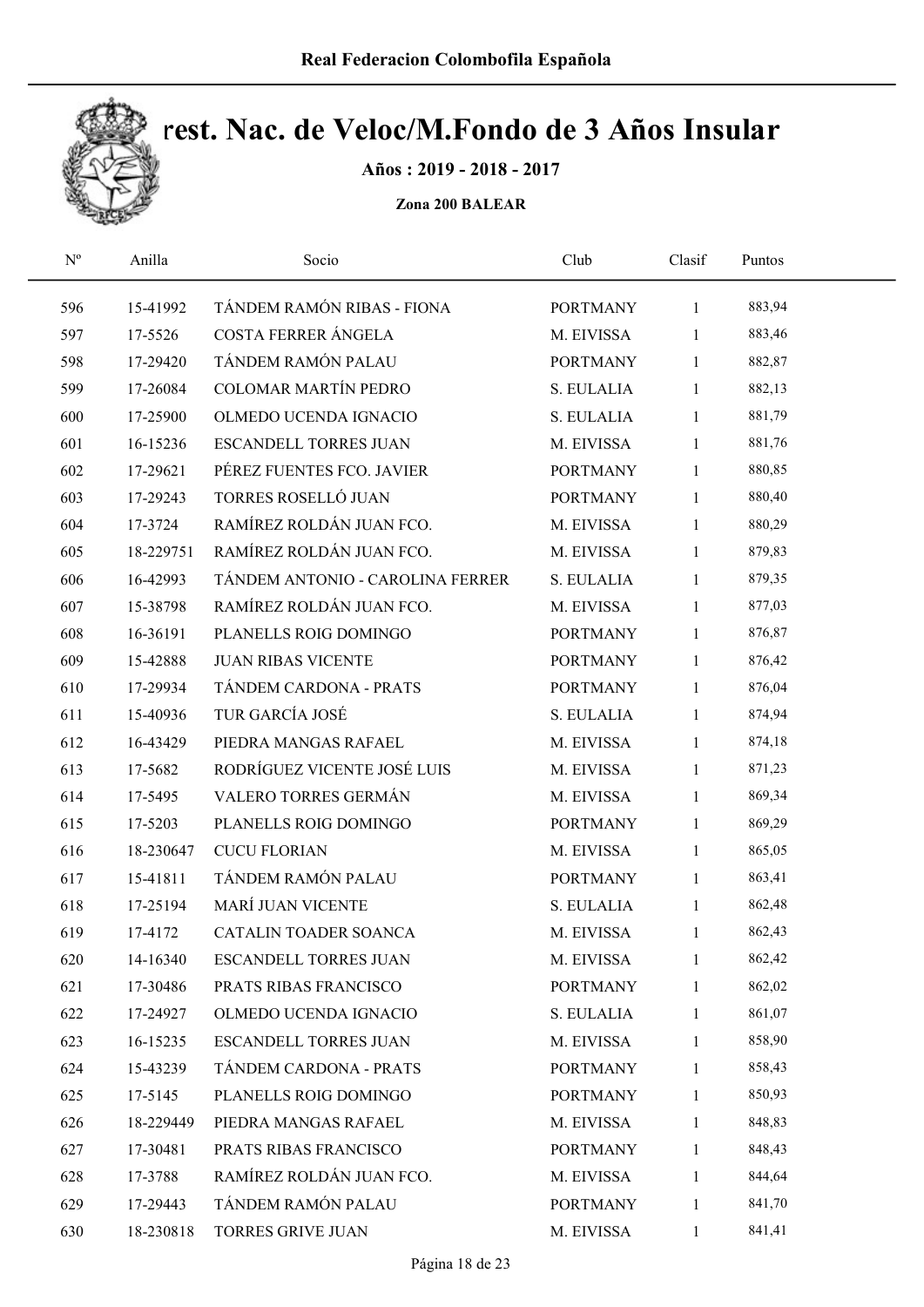

Años : 2019 - 2018 - 2017

| $\mathbf{N}^{\text{o}}$ | Anilla    | Socio                            | Club            | Clasif       | Puntos |  |
|-------------------------|-----------|----------------------------------|-----------------|--------------|--------|--|
| 631                     | 17-30090  | <b>RIBAS RIBAS DANIEL</b>        | <b>PORTMANY</b> | $\mathbf{1}$ | 840,55 |  |
| 632                     | 16-37893  | COSTA ESCANDELL ANTONIO          | M. EIVISSA      | $\mathbf{1}$ | 837,95 |  |
| 633                     | 16-265201 | <b>JUAN RIBAS VICENTE</b>        | <b>PORTMANY</b> | 1            | 835,12 |  |
| 634                     | 14-17055  | TÁNDEM RAMÓN RIBAS - FIONA       | <b>PORTMANY</b> | $\mathbf{1}$ | 832,69 |  |
| 635                     | 16-35163  | TÁNDEM RAMÓN RIBAS - FIONA       | <b>PORTMANY</b> | $\mathbf{1}$ | 830,02 |  |
| 636                     | 16-43954  | <b>COLOMAR MARTÍN PEDRO</b>      | S. EULALIA      | $\mathbf{1}$ | 828,87 |  |
| 637                     | 17-5564   | COSTA FERRER ÁNGELA              | M. EIVISSA      | $\mathbf{1}$ | 828,03 |  |
| 638                     | 16-35193  | TÁNDEM RAMÓN RIBAS - FIONA       | <b>PORTMANY</b> | $\mathbf{1}$ | 827,40 |  |
| 639                     | 17-29180  | TORRES ROSELLÓ JUAN              | <b>PORTMANY</b> | $\mathbf{1}$ | 826,10 |  |
| 640                     | 16-36366  | TÁNDEM CARDONA - PRATS           | <b>PORTMANY</b> | $\mathbf{1}$ | 825,94 |  |
| 641                     | 15-42004  | TÁNDEM RAMÓN RIBAS - FIONA       | <b>PORTMANY</b> | 1            | 823,96 |  |
| 642                     | 16-14613  | CARDONA TORRES ANTONIO           | M. EIVISSA      | $\mathbf{1}$ | 823,07 |  |
| 643                     | 16-13820  | CATALIN TOADER SOANCA            | M. EIVISSA      | $\mathbf{1}$ | 820,74 |  |
| 644                     | 15-39418  | <b>CIORNEY FLORIN PETRU</b>      | <b>PORTMANY</b> | $\mathbf{1}$ | 820,29 |  |
| 645                     | 17-26030  | <b>COLOMAR MARTÍN PEDRO</b>      | S. EULALIA      | 1            | 820,24 |  |
| 646                     | 16-14459  | <b>TORRES RIERA JOSÉ</b>         | M. EIVISSA      | $\mathbf{1}$ | 817,04 |  |
| 647                     | 15-39414  | <b>CIORNEY FLORIN PETRU</b>      | <b>PORTMANY</b> | $\mathbf{1}$ | 814,96 |  |
| 648                     | 16-14014  | COSTA FERRER ÁNGELA              | M. EIVISSA      | $\mathbf{1}$ | 813,57 |  |
| 649                     | 14-45794  | DIMITRIN GEORGIEV SALVKOV        | <b>PORTMANY</b> | $\mathbf{1}$ | 813,20 |  |
| 650                     | 16-35490  | TÁNDEM RAMÓN PALAU               | <b>PORTMANY</b> | $\mathbf{1}$ | 805,42 |  |
| 651                     | 11-55861  | TÁNDEM CARDONA - PRATS           | <b>PORTMANY</b> | $\mathbf{1}$ | 804,96 |  |
| 652                     | 13-16755  | <b>TORRES RIERA JOSÉ</b>         | M. EIVISSA      | $\mathbf{1}$ | 803,99 |  |
| 653                     | 16-35326  | <b>JUAN RIBAS VICENTE</b>        | <b>PORTMANY</b> | $\mathbf{1}$ | 790,34 |  |
| 654                     | 16-36828  | TÁNDEM CARDONA - PRATS           | <b>PORTMANY</b> | $\mathbf{1}$ | 787,56 |  |
| 655                     | 15-42770  | PRATS RIBAS FRANCISCO            | <b>PORTMANY</b> | 1            | 786,24 |  |
| 656                     | 17-25719  | TÁNDEM ANTONIO - CAROLINA FERRER | S. EULALIA      | $\mathbf{1}$ | 785,39 |  |
| 657                     | 15-42817  | <b>JUAN RIBAS VICENTE</b>        | <b>PORTMANY</b> | 1            | 784,98 |  |
| 658                     | 16-13868  | COSTA ESCANDELL ANTONIO          | M. EIVISSA      | 1            | 783,99 |  |
| 659                     | 17-29954  | TÁNDEM CARDONA - PRATS           | <b>PORTMANY</b> | 1            | 783,89 |  |
| 660                     | 18-230725 | <b>CUCU FLORIAN</b>              | M. EIVISSA      | $\mathbf{1}$ | 777,29 |  |
| 661                     | 17-5482   | VALERO TORRES GERMÁN             | M. EIVISSA      | 1            | 775,75 |  |
| 662                     | 15-38681  | COSTA FERRER ÁNGELA              | M. EIVISSA      | 1            | 771,49 |  |
| 663                     | 16-14352  | <b>CUCU FLORIAN</b>              | M. EIVISSA      | 1            | 770,69 |  |
| 664                     | 17-40     | TORRES TORRES ANTONIO            | S. EULALIA      | 1            | 760,78 |  |
| 665                     | 14-16606  | PRATS FERRER JUAN                | <b>PORTMANY</b> | $\mathbf{1}$ | 760,61 |  |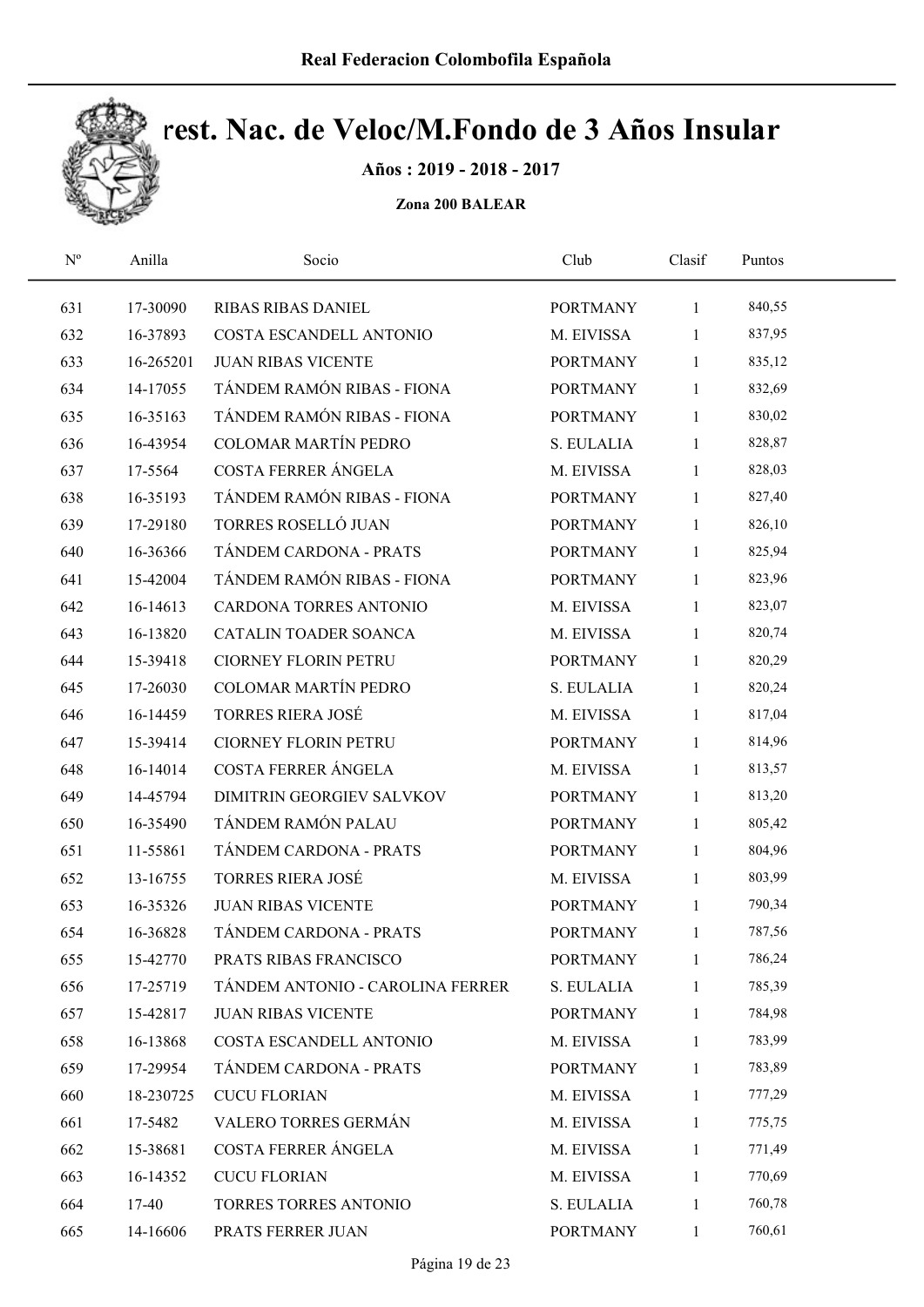

Años : 2019 - 2018 - 2017

| $\mathbf{N}^{\text{o}}$ | Anilla       | Socio                            | Club            | Clasif       | Puntos |  |
|-------------------------|--------------|----------------------------------|-----------------|--------------|--------|--|
| 666                     | 16-43234     | TUR GARCÍA JOSÉ                  | S. EULALIA      | $\mathbf{1}$ | 756,01 |  |
| 667                     | 14-17876     | ESCANDELL COSTA ANTONIO J.       | <b>PORTMANY</b> | 1            | 755,39 |  |
| 668                     | 17-5530      | COSTA FERRER ÁNGELA              | M. EIVISSA      | 1            | 749,68 |  |
| 669                     | 17-25884     | OLMEDO UCENDA IGNACIO            | S. EULALIA      | 1            | 746,49 |  |
| 670                     | 17-29400     | <b>JUAN RIBAS VICENTE</b>        | <b>PORTMANY</b> | $\mathbf{1}$ | 737,05 |  |
| 671                     | 17-5932      | <b>ESCANDELL TORRES JUAN</b>     | M. EIVISSA      | $\mathbf{1}$ | 722,91 |  |
| 672                     | 15-42672     | DIMITRIN GEORGIEV SALVKOV        | <b>PORTMANY</b> | $\mathbf{1}$ | 719,10 |  |
| 673                     | 11-57695     | ESCANDELL COSTA ANTONIO J.       | <b>PORTMANY</b> | $\mathbf{1}$ | 708,25 |  |
| 674                     | 15-40648     | TÁNDEM ANTONIO - CAROLINA FERRER | S. EULALIA      | 1            | 705,04 |  |
| 675                     | 16-43897     | OLMEDO UCENDA IGNACIO            | S. EULALIA      | $\mathbf{1}$ | 686,55 |  |
| 676                     | 16-14345     | <b>CUCU FLORIAN</b>              | M. EIVISSA      | $\mathbf{1}$ | 686,52 |  |
| 677                     | 16-14823     | <b>TORRES MARÍ VICENTE</b>       | M. EIVISSA      | $\mathbf{1}$ | 685,08 |  |
| 678                     | 18-230217    | CARDONA TORRES ANTONIO           | M. EIVISSA      | 1            | 672,83 |  |
| 679                     | 17-4228      | <b>CATALIN TOADER SOANCA</b>     | M. EIVISSA      | 1            | 666,06 |  |
| 680                     | 15-38840     | <b>CURALET FLORIN MUGUR</b>      | M. EIVISSA      | 1            | 663,81 |  |
| 681                     | 14-17765     | PLANELLS ROIG DOMINGO            | <b>PORTMANY</b> | $\mathbf{1}$ | 648,84 |  |
| 682                     | 16-35763     | PRATS FERRER JUAN                | <b>PORTMANY</b> | $\mathbf{1}$ | 642,26 |  |
| 683                     | 16-14017     | COSTA FERRER ÁNGELA              | M. EIVISSA      | $\mathbf{1}$ | 638,06 |  |
| 684                     | 16-35812     | DIMITRIN GEORGIEV SALVKOV        | <b>PORTMANY</b> | $\mathbf{1}$ | 629,91 |  |
| 685                     | 18-257716    | PORTAS PRATS ANTONIO             | <b>PORTMANY</b> | $\mathbf{1}$ | 628,17 |  |
| 686                     | $-9 - 43876$ | PLANELLS ROIG DOMINGO            | <b>PORTMANY</b> | $\mathbf{1}$ | 625,38 |  |
| 687                     | 14-16754     | TÁNDEM CARDONA - PRATS           | <b>PORTMANY</b> | $\mathbf{1}$ | 616,99 |  |
| 688                     | 17-4479      | PIEDRA MANGAS RAFAEL             | M. EIVISSA      | $\mathbf{1}$ | 613,66 |  |
| 689                     | 17-5913      | <b>ESCANDELL TORRES JUAN</b>     | M. EIVISSA      | $\mathbf{1}$ | 609,40 |  |
| 690                     | 15-38447     | ROIG DOMÍNGUEZ ANTONIO           | M. EIVISSA      | 1            | 605,84 |  |
| 691                     | 14-18140     | PÉREZ FUENTES FCO. JAVIER        | <b>PORTMANY</b> | 1            | 593,84 |  |
| 692                     | 15-42947     | PÉREZ FUENTES FCO. JAVIER        | <b>PORTMANY</b> | 1            | 593,42 |  |
| 693                     | 15-37617     | <b>ESCANDELL TORRES JUAN</b>     | M. EIVISSA      | 1            | 585,31 |  |
| 694                     | 16-36098     | <b>RIBAS RIBAS DANIEL</b>        | <b>PORTMANY</b> | $\mathbf{1}$ | 579,88 |  |
| 695                     | 11-57881     | <b>ESCANDELL TORRES JUAN</b>     | M. EIVISSA      | $\mathbf{1}$ | 575,23 |  |
| 696                     | 16-14433     | <b>TORRES RIERA JOSÉ</b>         | M. EIVISSA      | 1            | 570,27 |  |
| 697                     | 14-15842     | ROIG DOMÍNGUEZ ANTONIO           | M. EIVISSA      | 1            | 570,03 |  |
| 698                     | 16-43946     | <b>COLOMAR MARTÍN PEDRO</b>      | S. EULALIA      | 1            | 551,28 |  |
| 699                     | 16-10816     | <b>RIBAS RIBAS DANIEL</b>        | <b>PORTMANY</b> | 1            | 545,26 |  |
| 700                     | 18-230630    | <b>CUCU FLORIAN</b>              | M. EIVISSA      | $\mathbf{1}$ | 542,29 |  |
|                         |              |                                  |                 |              |        |  |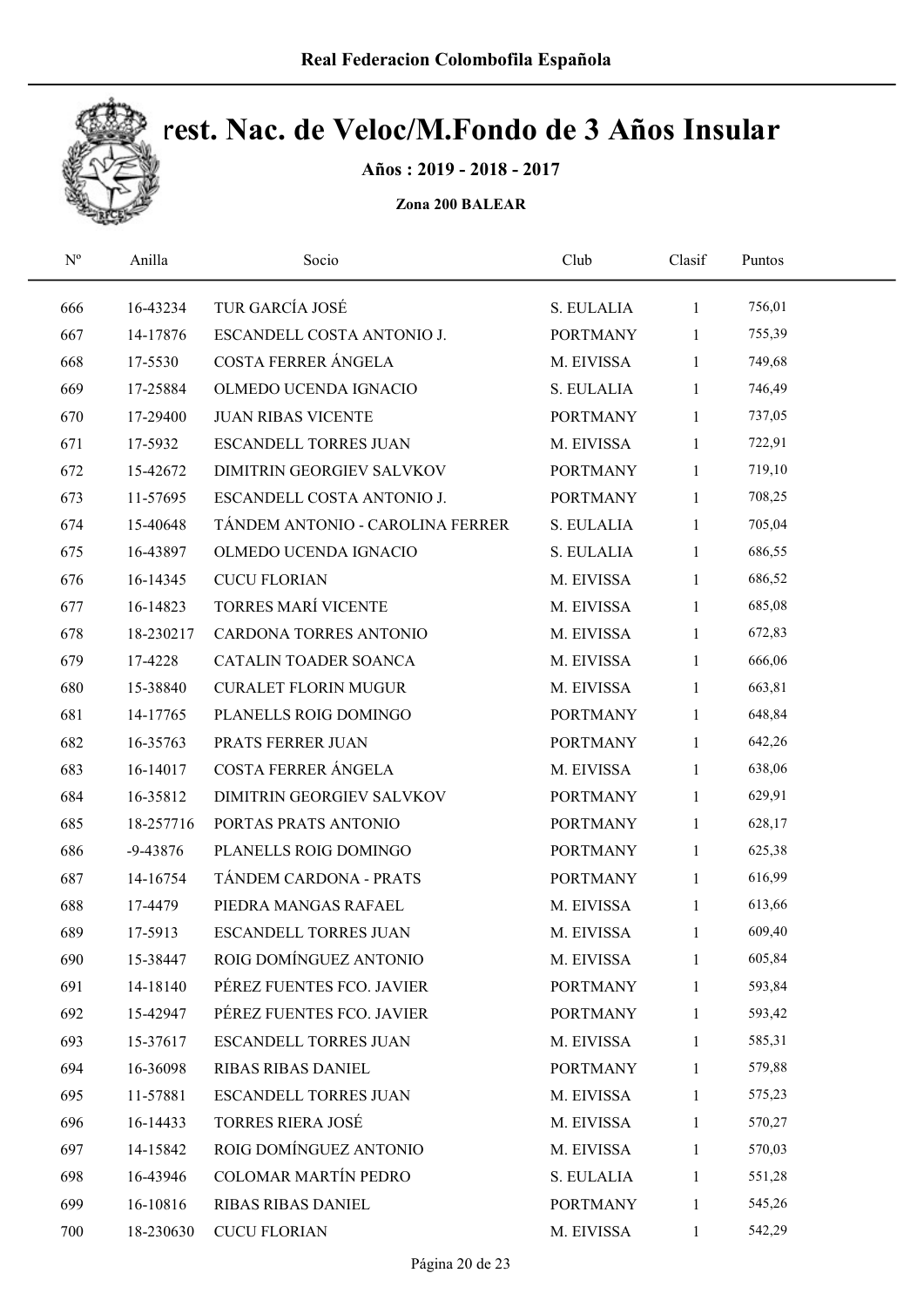

Años : 2019 - 2018 - 2017

| $\mathbf{N}^{\text{o}}$ | Anilla    | Socio                            | Club            | Clasif       | Puntos |  |
|-------------------------|-----------|----------------------------------|-----------------|--------------|--------|--|
| 701                     | 16-42995  | TÁNDEM ANTONIO - CAROLINA FERRER | S. EULALIA      | $\mathbf{1}$ | 536,16 |  |
| 702                     | 17-5766   | COSTA ESCANDELL ANTONIO          | M. EIVISSA      | $\mathbf{1}$ | 532,04 |  |
| 703                     | 15-42681  | DIMITRIN GEORGIEV SALVKOV        | <b>PORTMANY</b> | $\mathbf{1}$ | 529,38 |  |
| 704                     | 16-43973  | COLOMAR MARTÍN PEDRO             | S. EULALIA      | $\mathbf{1}$ | 523,30 |  |
| 705                     | 17-25252  | TUR GARCÍA JOSÉ                  | S. EULALIA      | $\mathbf{1}$ | 515,40 |  |
| 706                     | 16-35642  | PÉREZ FUENTES FCO. JAVIER        | <b>PORTMANY</b> | $\mathbf{1}$ | 513,60 |  |
| 707                     | 14-17984  | PORTAS PRATS ANTONIO             | <b>PORTMANY</b> | $\mathbf{1}$ | 502,69 |  |
| 708                     | 15-42546  | PORTAS PRATS ANTONIO             | <b>PORTMANY</b> | $\mathbf{1}$ | 498,75 |  |
| 709                     | 12-47384  | PORTAS PRATS ANTONIO             | <b>PORTMANY</b> | $\mathbf{1}$ | 487,59 |  |
| 710                     | 11-55392  | <b>JUAN RIBAS VICENTE</b>        | <b>PORTMANY</b> | $\mathbf{1}$ | 485,79 |  |
| 711                     | 16-10820  | <b>RIBAS RIBAS DANIEL</b>        | <b>PORTMANY</b> | $\mathbf{1}$ | 482,73 |  |
| 712                     | 17-29353  | <b>JUAN RIBAS VICENTE</b>        | <b>PORTMANY</b> | $\mathbf{1}$ | 481,33 |  |
| 713                     | 17-3895   | <b>TORRES GRIVE JUAN</b>         | M. EIVISSA      | $\mathbf{1}$ | 477,55 |  |
| 714                     | 16-15650  | MARC ANDREI DANIEL               | M. EIVISSA      | $\mathbf{1}$ | 476,37 |  |
| 715                     | 16-43191  | RAMÍREZ ROLDÁN JUAN FCO.         | M. EIVISSA      | $\mathbf{1}$ | 466,84 |  |
| 716                     | 15-42459  | RIBAS RIBAS DANIEL               | <b>PORTMANY</b> | $\mathbf{1}$ | 465,48 |  |
| 717                     | 15-37889  | COSTA ESCANDELL ANTONIO          | M. EIVISSA      | $\mathbf{1}$ | 460,03 |  |
| 718                     | 16-13931  | COSTA ESCANDELL ANTONIO          | M. EIVISSA      | $\mathbf{1}$ | 452,45 |  |
| 719                     | 14-15825  | ROIG DOMÍNGUEZ ANTONIO           | M. EIVISSA      | $\mathbf{1}$ | 442,33 |  |
| 720                     | 17-4497   | <b>TORRES GRIVE JUAN</b>         | M. EIVISSA      | $\mathbf{1}$ | 436,32 |  |
| 721                     | 15-42972  | PÉREZ FUENTES FCO. JAVIER        | <b>PORTMANY</b> | $\mathbf{1}$ | 425,28 |  |
| 722                     | 10-112360 | PÉREZ FUENTES FCO. JAVIER        | <b>PORTMANY</b> | $\mathbf{1}$ | 423,66 |  |
| 723                     | 14-14589  | <b>TORRES GRIVE JUAN</b>         | M. EIVISSA      | $\mathbf{1}$ | 422,40 |  |
| 724                     | 17-30581  | PÉREZ FUENTES FCO. JAVIER        | <b>PORTMANY</b> | $\mathbf{1}$ | 420,43 |  |
| 725                     | 16-14336  | <b>CUCU FLORIAN</b>              | M. EIVISSA      | 1            | 418,63 |  |
| 726                     | 17-5536   | COSTA FERRER ÁNGELA              | M. EIVISSA      | 1            | 409,85 |  |
| 727                     | 15-42899  | <b>JUAN RIBAS VICENTE</b>        | <b>PORTMANY</b> | 1            | 398,57 |  |
| 728                     | 16-13798  | RAMÍREZ ROLDÁN JUAN FCO.         | M. EIVISSA      | 1            | 394,05 |  |
| 729                     | 14-16570  | PRATS FERRER JUAN                | <b>PORTMANY</b> | $\mathbf{1}$ | 374,53 |  |
| 730                     | 15-42879  | <b>JUAN RIBAS VICENTE</b>        | <b>PORTMANY</b> | $\mathbf{1}$ | 374,11 |  |
| 731                     | 16-35321  | <b>JUAN RIBAS VICENTE</b>        | <b>PORTMANY</b> | $\mathbf{1}$ | 372,95 |  |
| 732                     | 18-257702 | PORTAS PRATS ANTONIO             | <b>PORTMANY</b> | $\mathbf{1}$ | 363,58 |  |
| 733                     | 15-42701  | DIMITRIN GEORGIEV SALVKOV        | <b>PORTMANY</b> | $\mathbf{1}$ | 357,90 |  |
| 734                     | 15-40974  | TUR GARCÍA JOSÉ                  | S. EULALIA      | 1            | 355,52 |  |
| 735                     | 16-36935  | PRATS RIBAS FRANCISCO            | <b>PORTMANY</b> | $\mathbf{1}$ | 344,49 |  |
|                         |           |                                  |                 |              |        |  |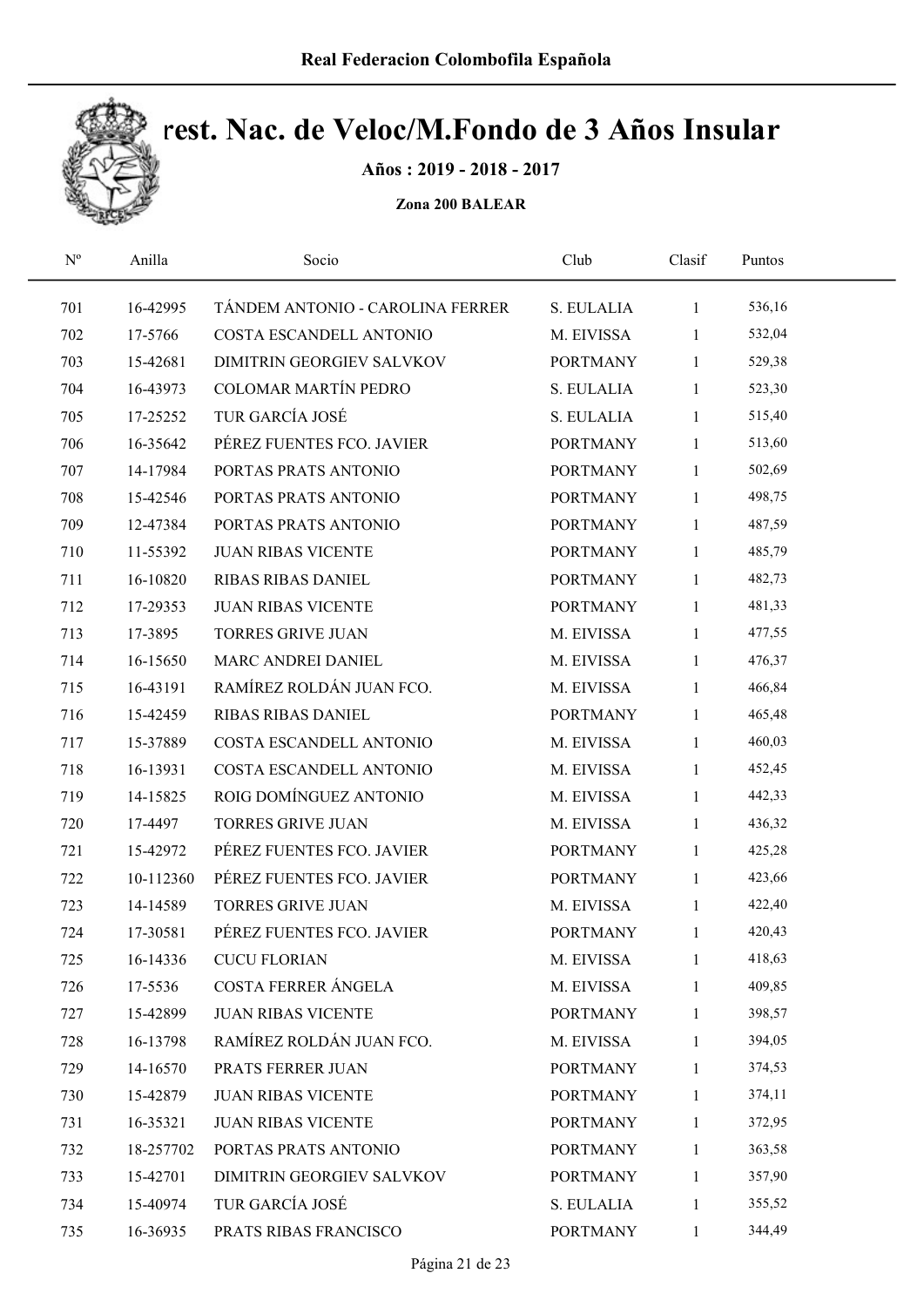

Años : 2019 - 2018 - 2017

| $\mathbf{N}^{\text{o}}$ | Anilla    | Socio                       | Club            | Clasif       | Puntos |  |
|-------------------------|-----------|-----------------------------|-----------------|--------------|--------|--|
| 736                     | 15-42704  | DIMITRIN GEORGIEV SALVKOV   | <b>PORTMANY</b> | $\mathbf{1}$ | 326,27 |  |
| 737                     | 15-39823  | <b>COSTA CLAPES RAFAEL</b>  | S. EULALIA      | $\mathbf{1}$ | 301,89 |  |
| 738                     | 16-43880  | COSTA CLAPES RAFAEL         | S. EULALIA      | $\mathbf{1}$ | 301,89 |  |
| 739                     | 16-43996  | <b>COLOMAR MARTÍN PEDRO</b> | S. EULALIA      | $\mathbf{1}$ | 300,87 |  |
| 740                     | 16-13956  | COSTA ESCANDELL ANTONIO     | M. EIVISSA      | $\mathbf{1}$ | 296,36 |  |
| 741                     | 15-37996  | PRATS TORRES MIGUEL ÁNGEL   | M. EIVISSA      | $\mathbf{1}$ | 292,50 |  |
| 742                     | 14-17134  | HARRACHI MUSTAFA            | <b>PORTMANY</b> | $\mathbf{1}$ | 271,91 |  |
| 743                     | 18-229288 | COSTA FERRER ÁNGELA         | M. EIVISSA      | $\mathbf{1}$ | 271,54 |  |
| 744                     | 09-72066  | PLANELLS ROIG DOMINGO       | <b>PORTMANY</b> | $\mathbf{1}$ | 271,39 |  |
| 745                     | 16-36064  | RIBAS RIBAS DANIEL          | <b>PORTMANY</b> | $\mathbf{1}$ | 268,41 |  |
| 746                     | 17-3728   | RAMÍREZ ROLDÁN JUAN FCO.    | M. EIVISSA      | $\mathbf{1}$ | 268,34 |  |
| 747                     | 13-17469  | CATALIN TOADER SOANCA       | M. EIVISSA      | $\mathbf{1}$ | 267,65 |  |
| 748                     | 15-41821  | TÁNDEM RAMÓN PALAU          | <b>PORTMANY</b> | 1            | 266,33 |  |
| 749                     | 11-55303  | <b>JUAN RIBAS VICENTE</b>   | <b>PORTMANY</b> | $\mathbf{1}$ | 266,31 |  |
| 750                     | 14-15485  | <b>TORRES RIERA JOSÉ</b>    | M. EIVISSA      | $\mathbf{1}$ | 263,02 |  |
| 751                     | 18-230648 | <b>CUCU FLORIAN</b>         | M. EIVISSA      | $\mathbf{1}$ | 258,83 |  |
| 752                     | 16-42917  | CATALIN TOADER SOANCA       | M. EIVISSA      | $\mathbf{1}$ | 257,52 |  |
| 753                     | 16-14671  | CARDONA TORRES ANTONIO      | M. EIVISSA      | $\mathbf{1}$ | 250,90 |  |
| 754                     | 16-36147  | PLANELLS ROIG DOMINGO       | <b>PORTMANY</b> | $\mathbf{1}$ | 248,90 |  |
| 755                     | 15-40179  | MARÍ JUAN VICENTE           | S. EULALIA      | $\mathbf{1}$ | 247,60 |  |
| 756                     | 15-38747  | RAMÍREZ ROLDÁN JUAN FCO.    | M. EIVISSA      | $\mathbf{1}$ | 240,83 |  |
| 757                     | 15-43182  | TÁNDEM CARDONA - PRATS      | <b>PORTMANY</b> | $\mathbf{1}$ | 236,08 |  |
| 758                     | 15-37925  | PRATS TORRES MIGUEL ÁNGEL   | M. EIVISSA      | $\mathbf{1}$ | 224,72 |  |
| 759                     | 17-30082  | RIBAS RIBAS DANIEL          | <b>PORTMANY</b> | $\mathbf{1}$ | 219,20 |  |
| 760                     | 17-28992  | ESCANDELL COSTA ANTONIO J.  | <b>PORTMANY</b> | 1            | 217,30 |  |
| 761                     | 18-231414 | <b>JUAN RIBAS VICENTE</b>   | <b>PORTMANY</b> | 1            | 206,44 |  |
| 762                     | 14-16583  | PRATS FERRER JUAN           | <b>PORTMANY</b> | 1            | 198,73 |  |
| 763                     | 16-13578  | <b>TORRES GRIVE JUAN</b>    | M. EIVISSA      | 1            | 198,67 |  |
| 764                     | 16-13746  | RAMÍREZ ROLDÁN JUAN FCO.    | M. EIVISSA      | 1            | 197,43 |  |
| 765                     | 17-29607  | PÉREZ FUENTES FCO. JAVIER   | <b>PORTMANY</b> | $\mathbf{1}$ | 196,14 |  |
| 766                     | 14-17287  | HARRACHI MUSTAFA            | <b>PORTMANY</b> | $\mathbf{1}$ | 193,80 |  |
| 767                     | 17-5406   | VALERO TORRES GERMÁN        | M. EIVISSA      | 1            | 191,09 |  |
| 768                     | 13-38226  | TÁNDEM RAMÓN PALAU          | <b>PORTMANY</b> | 1            | 185,31 |  |
| 769                     | 16-35179  | TÁNDEM RAMÓN RIBAS - FIONA  | <b>PORTMANY</b> | $\mathbf{1}$ | 182,54 |  |
| 770                     | 16-14670  | CARDONA TORRES ANTONIO      | M. EIVISSA      | $\mathbf{1}$ | 177,74 |  |